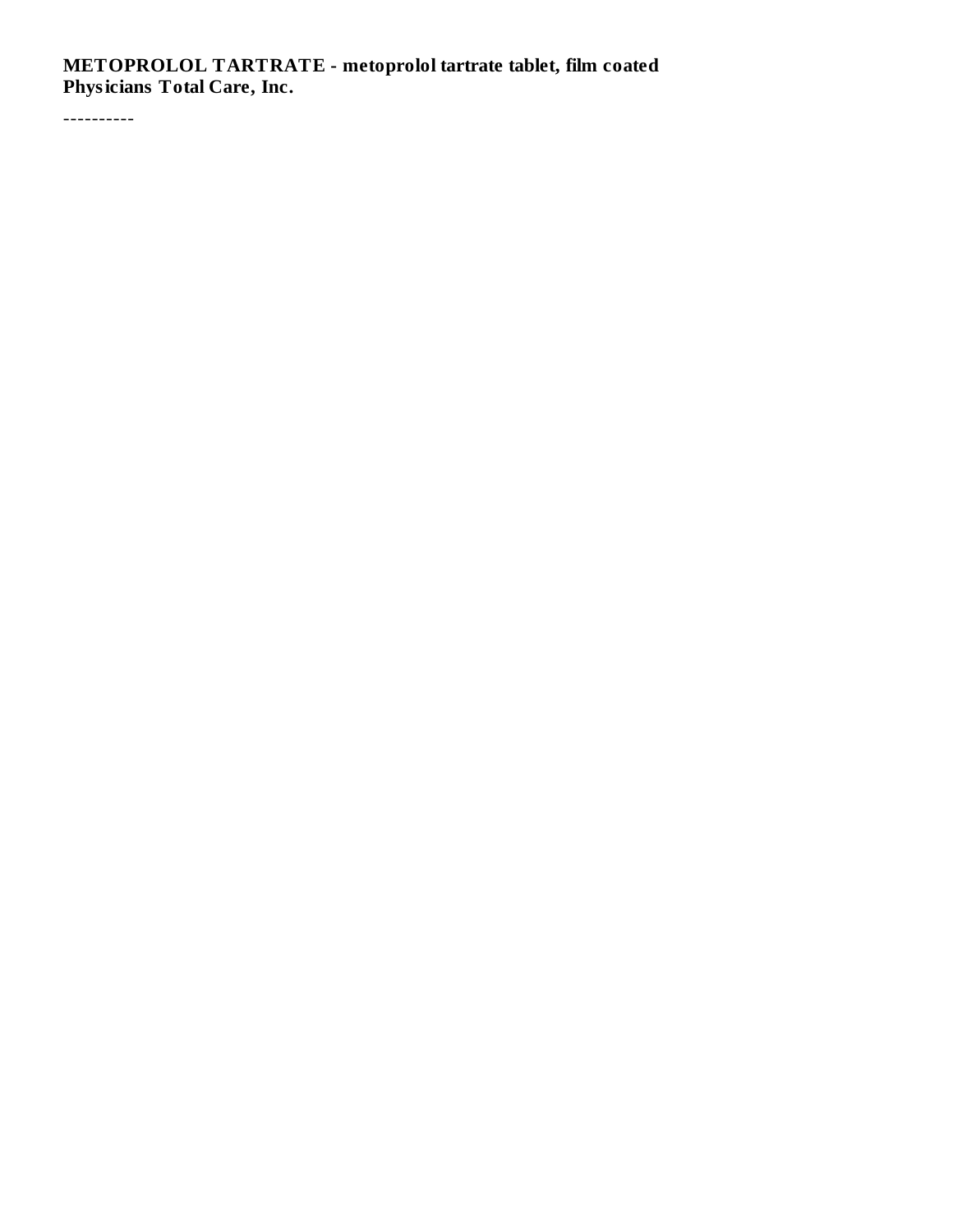## Ischemic Heart Disease

Following abrupt cessation of therapy with certain beta-blocking agents, exacerbations of angina pectoris and, in some cases, myocardial infarction have occurred. When discontinuing chronically administered metoprolol, particularly in patients with ischemic heart disease, the dosage should be gradually reduced over a period of 1 to 2 weeks and the patient should be carefully monitored. If angina markedly worsens or acute coronary insufficiency develops, metoprolol administration should be reinstated promptly, at least temporarily, and other measures appropriate for the management of unstable angina should be taken. Patients should be warned against interruption or discontinuation of therapy without the physician's advice. Because coronary artery disease is common and may be unrecognized, it may be prudent not to discontinue metoprolol therapy abruptly even in patients treated only for hypertension.

## Bronchospastic Diseases

PATIENTS WITH BRONCHOSPASTIC DISEASES SHOULD, IN GENERAL, NOT RECEIVE BETA-BLOCKERS, including metoprolol. Because of its relative beta1 selectivity, however, metoprolol may be used with caution in patients with bronchospastic disease who do not respond to, or cannot tolerate, other antihypertensive treatment. Since beta1 selectivity is not absolute, a beta2-stimulating agent should be administered concomitantly, and the lowest possible dose of metoprolol tartrate should be used. In these circumstances it would be prudent initially to administer metoprolol in smaller doses three times daily, instead of larger doses two times daily, to avoid the higher plasma levels associated with the longer dosing interval. (See DOSAGE AND ADMINISTRATION.)

## Major Surgery

The necessity or desirability of withdrawing beta-blocking therapy, including metoprolol, prior to major surgery is controversial; the impaired ability of the heart to respond to reflex adrenergic stimuli may augment the risks of general anesthesia and surgical procedures.

Metoprolol, like other beta-blockers, is a competitive inhibitor of beta-receptor agonists, and its effects can be reversed by administration of such agents, e.g., dobutamine or isoproterenol. However, such patients may be subject to protracted severe hypotension. Difficulty in restarting and maintaining the heartbeat has also been reported with beta-blockers.

# Diabetes and Hypoglycemia

Metoprolol should be used with caution in diabetic patients if a beta-blocking agent is required. Beta-blockers may mask tachycardia occurring with hypoglycemia, but other manifestations such as dizziness and sweating may not be significantly affected.

## Pheochromocytoma

In patients known to have, or suspected of having, a pheochromocytoma, metoprolol is contraindicated (see CONTRAINDIATIONS). If metoprolol is required, it should be given in combination with an alpha blocker, and only after the alpha blocker has been initiated. Administration of beta-blockers alone in the setting of pheochromocytoma have been associated with a paradoxical increase in blood pressure due to the attenuation of beta-mediated vasodilatation in skeletal muscle.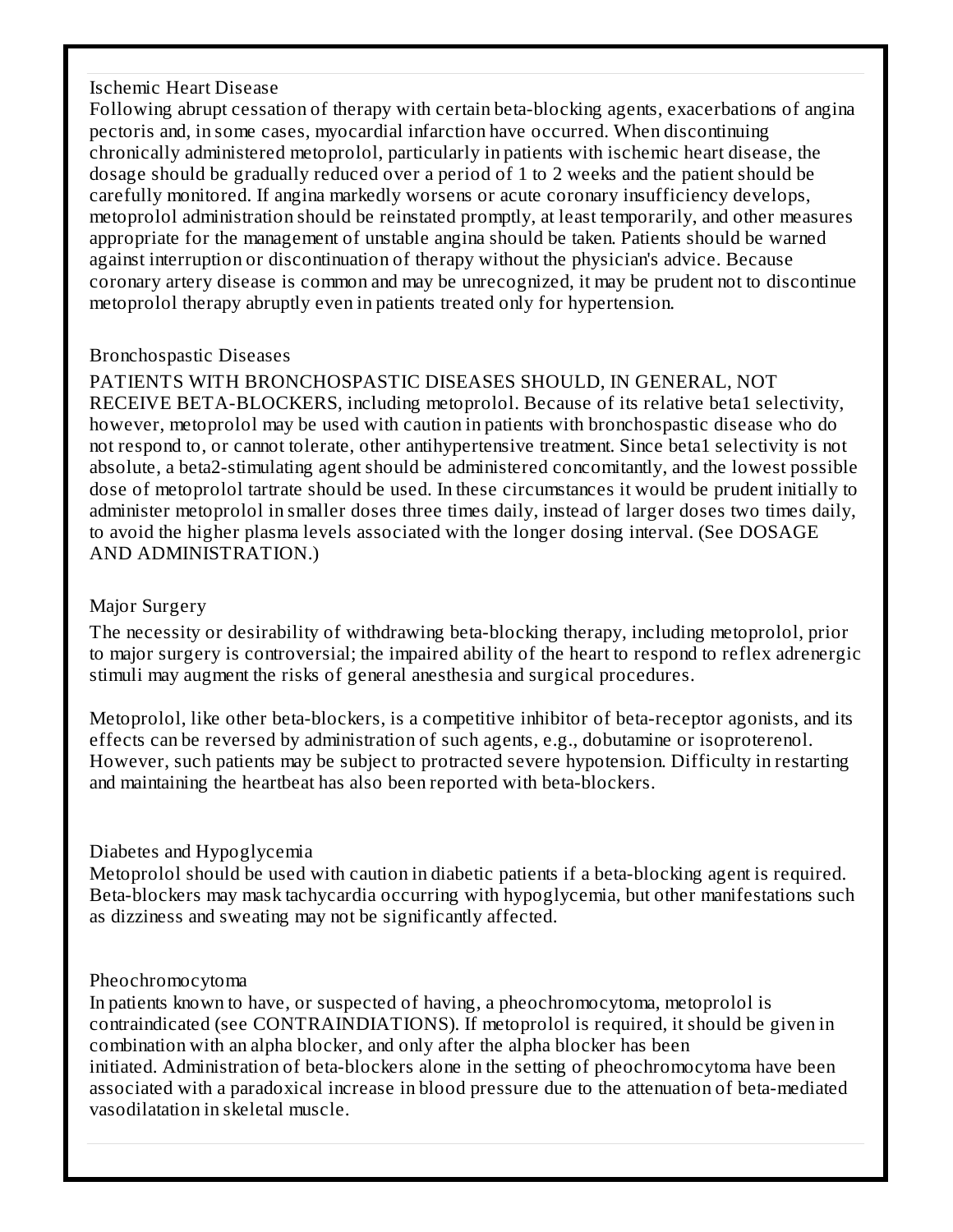# **DESCRIPTION**

Metoprolol tartrate, USP is a selective beta $_1$ -adrenoreceptor blocking agent, available as 25, 50 and 100  $\,$ mg tablets for oral administration. Metoprolol tartrate is (±)-1-(isopropylamino)-3-[*p*-(2 methoxyethyl)phenoxy]-2-propanol (2:1) *dextro*-tartrate salt. Its structural formula is:



Metoprolol tartrate is a white, practically odorless, crystalline powder with a molecular weight of 684.82. It is very soluble in water; freely soluble in methylene chloride, in chloroform, and in alcohol; slightly soluble in acetone; and insoluble in ether.

Each tablet for oral administration contains 25 mg, 50 mg or 100 mg of metoprolol tartrate.

The tablets contain the following inactive ingredients: microcrystalline cellulose, corn starch, sodium starch glycollate, colloidal silicon dioxide, sodium lauryl sulfate, talc, magnesium stearate, hypromellose, titanium dioxide, polyethylene glycol and polysorbate 80. In addition, 50 mg tablet contains D&C Red #30 Aluminium Lake and 100 mg tablet contains FD&C Blue #2 Aluminium Lake as coloring agents.

# **CLINICAL PHARMACOLOGY**

Metoprolol tartrate is a beta-adrenergic receptor blocking agent. *In vitro* and *in vivo* animal studies have shown that it has a preferential effect on beta $_1$  adrenoreceptors, chiefly located in cardiac muscle. This preferential effect is not absolute, however, and at higher doses, metoprolol also inhibits beta $_{\rm 2}$ adrenoreceptors, chiefly located in the bronchial and vascular musculature.

Clinical pharmacology studies have confirmed the beta-blocking activity of metoprolol in man, as shown by (1) reduction in heart rate and cardiac output at rest and upon exercise, (2) reduction of systolic blood pressure upon exercise, (3) inhibition of isoproterenol-induced tachycardia, and (4) reduction of reflex orthostatic tachycardia.

Relative beta $_1$  selectivity has been confirmed by the following: (1) In normal subjects, metoprolol is unable to reverse the beta $_2$ -mediated vasodilating effects of epinephrine. This contrasts with the effect of nonselective (beta $_{\rm 1}$  plus beta $_{\rm 2}$ ) beta-blockers, which completely reverse the vasodilating effects of epinephrine. (2) In asthmatic patients, metoprolol reduces  $\text{FEV}_1$  and  $\text{FVC}$  significantly less than a nonselective beta-blocker, propranolol, at equivalent beta<sub>1</sub>-receptor blocking doses.

Metoprolol has no intrinsic sympathomimetic activity, and membrane-stabilizing activity is detectable only at doses much greater than required for beta-blockade. Metoprolol crosses the blood-brain barrier and has been reported in the CSF in a concentration 78% of the simultaneous plasma concentration. Animal and human experiments indicate that metoprolol slows the sinus rate and decreases AV nodal conduction.

In controlled clinical studies, metoprolol tartrate has been shown to be an effective antihypertensive agent when used alone or as concomitant therapy with thiazide-type diuretics, at dosages of 100 to 450 mg daily. In controlled, comparative, clinical studies, metoprolol has been shown to be as effective an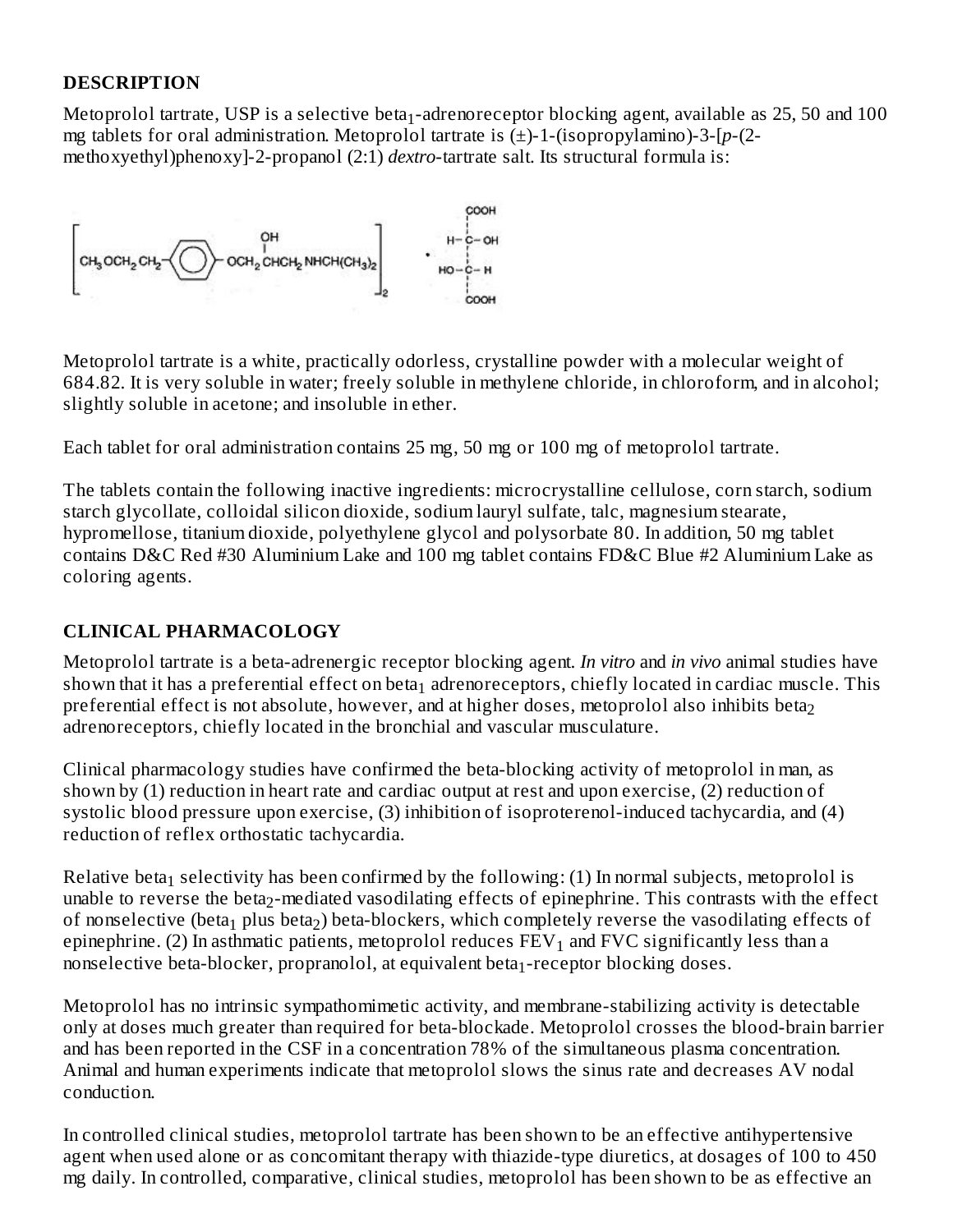antihypertensive agent as propranolol, methyldopa, and thiazide-type diuretics, and to be equally effective in supine and standing positions.

The mechanism of the antihypertensive effects of beta-blocking agents has not been elucidated. However, several possible mechanisms have been proposed: (1) competitive antagonism of catecholamines at peripheral (especially cardiac) adrenergic neuron sites, leading to decreased cardiac output; (2) a central effect leading to reduced sympathetic outflow to the periphery; and (3) suppression of renin activity.

By blocking catecholamine-induced increases in heart rate, in velocity and extent of myocardial contraction, and in blood pressure, metoprolol reduces the oxygen requirements of the heart at any given level of effort, thus making it useful in the long-term management of angina pectoris. However, in patients with heart failure, beta-adrenergic blockade may increase oxygen requirements by increasing left ventricular fiber length and end-diastolic pressure.

Although beta-adrenergic receptor blockade is useful in the treatment of angina and hypertension, there are situations in which sympathetic stimulation is vital. In patients with severely damaged hearts, adequate ventricular function may depend on sympathetic drive. In the presence of AV block, betablockade may prevent the necessary facilitating effect of sympathetic activity on conduction. Beta<sub>2</sub>adrenergic blockade results in passive bronchial constriction by interfering with endogenous adrenergic bronchodilator activity in patients subject to bronchospasm and may also interfere with exogenous bronchodilators in such patients.

In controlled clinical trials, metoprolol tartrate, administered two or four times daily, has been shown to be an effective antianginal agent, reducing the number of angina attacks and increasing exercise tolerance. The dosage used in these studies ranged from 100 to 400 mg daily. A controlled, comparative, clinical trial showed that metoprolol was indistinguishable from propranolol in the treatment of angina pectoris.

In a large (1,395 patients randomized), double-blind, placebo-controlled clinical study, metoprolol was shown to reduce 3-month mortality by 36% in patients with suspected or definite myocardial infarction.

Patients were randomized and treated as soon as possible after their arrival in the hospital, once their clinical condition had stabilized and their hemodynamic status had been carefully evaluated. Subjects were ineligible if they had hypotension, bradycardia, peripheral signs of shock, and/or more than minimal basal rales as signs of congestive heart failure. Initial treatment consisted of intravenous followed by oral administration of metoprolol tartrate or placebo, given in a coronary care or comparable unit. Oral maintenance therapy with metoprolol or placebo was then continued for 3 months. After this double-blind period, all patients were given metoprolol and followed up to 1 year.

The median delay from the onset of symptoms to the initiation of therapy was 8 hours in both the metoprolol and placebo treatment groups. Among patients treated with metoprolol, there were comparable reductions in 3-month mortality for those treated early  $( \leq 8 \text{ hours})$  and those in whom treatment was started later. Significant reductions in the incidence of ventricular fibrillation and in chest pain following initial intravenous therapy were also observed with metoprolol and were independent of the interval, between onset of symptoms and initiation of therapy.

The precise mechanism of action of metoprolol in patients with suspected or definite myocardial infarction is not known.

In this study, patients treated with metoprolol received the drug both very early (intravenously) and during a subsequent 3-month period, while placebo patients received no beta-blocker treatment for this period. The study thus was able to show a benefit from the overall metoprolol regimen but cannot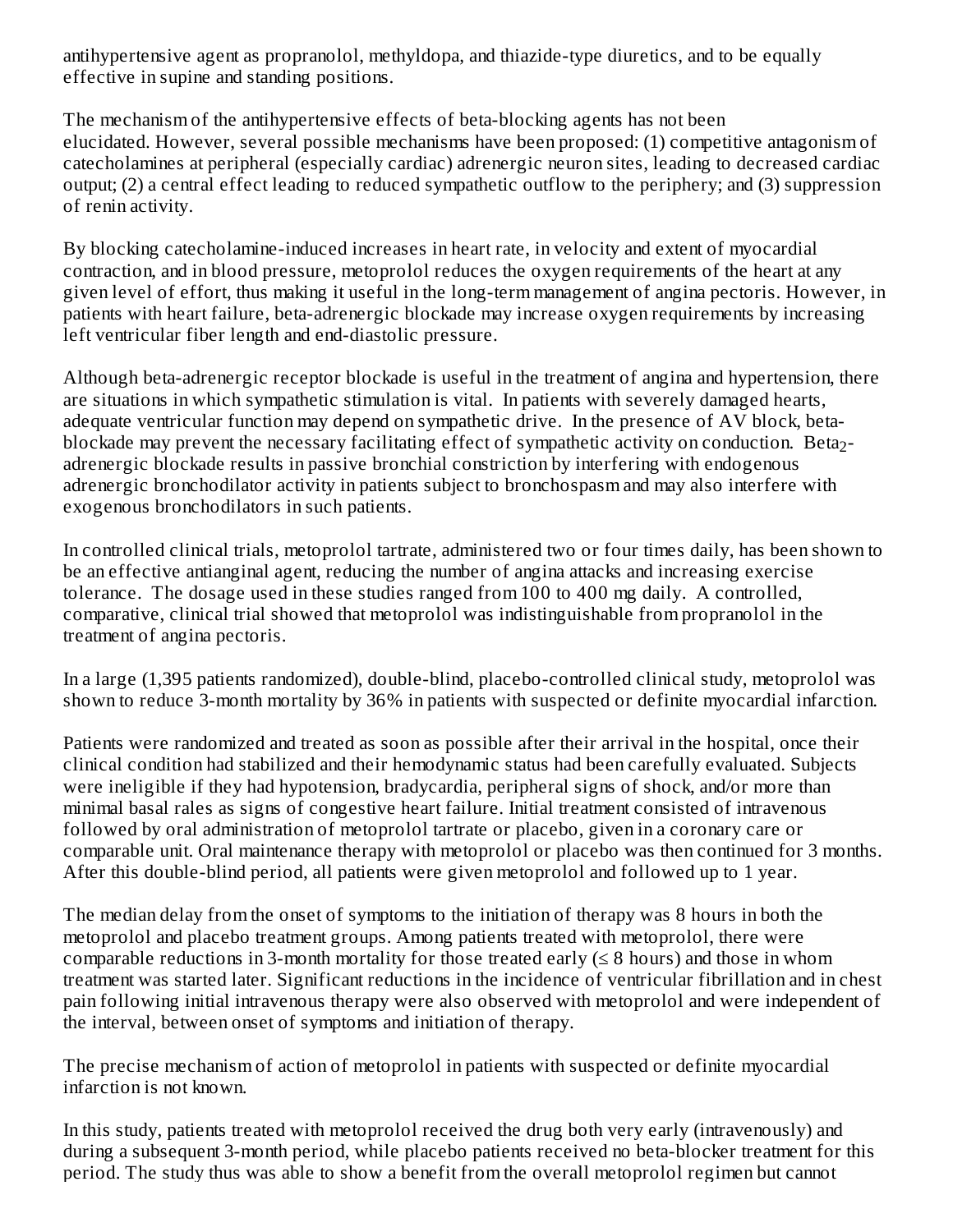separate the benefit of very early intravenous treatment from the benefit of later beta-blocker therapy. Nonetheless, because the overall regimen showed a clear beneficial effect on survival without evidence of an early adverse effect on survival, one acceptable dosage regimen is the precise regimen used in the trial. Because the specific benefit of very early treatment remains to be defined however, it is also reasonable to administer the drug orally to patients at a later time as is recommended for certain other beta-blockers.

Pharmacokinetics

In man, absorption of metoprolol is rapid and complete. Plasma levels following oral administration, however, approximate 50% of levels following intravenous administration, indicating about 50% firstpass metabolism.

Plasma levels achieved are highly variable after oral administration. Only a small fraction of the drug (about 12%) is bound to human serum albumin. Metoprolol is a racemic mixture of R- and Senantiomers. Less than 5% of an oral dose of metoprolol is recovered unchanged in the urine; the rest is excreted by the kidneys as metabolites that appear to have no clinical significance. The systemic availability and half-life of metoprolol in patients with renal failure do not differ to a clinically significant degree from those in normal subjects. Consequently, no reduction in dosage is usually needed in patients with chronic renal failure.

Metoprolol is extensively metabolized by the cytochrome P450 enzyme system in the liver. The oxidative metabolism of metoprolol is under genetic control with a major contribution of the polymorphic cytochrome P450 isoform 2D6 (CYP2D6). There are marked ethnic differences in the prevalence of the poor metabolizers (PM) phenotype. Approximately 7% of Caucasians and less than 1% Asian are poor metabolizers.

Poor CYP2D6 metabolizers exhibit several-fold higher plasma concentrations of metoprolol than extensive metabolizers with normal CYP2D6 activity. The elimination half-life of metoprolol is about 7.5 hours in poor metabolizers and 2.8 hours in extensive metabolizers. However, the CYP2D6 dependent metabolism of metoprolol seems to have little or no effect on safety or tolerability of the drug. None of the metabolites of metoprolol contribute significantly to its beta-blocking effect.

Significant beta-blocking effect (as measured by reduction of exercise heart rate) occurs within 1 hour after oral administration, and its duration is dose-related. For example, a 50% reduction of the maximum registered effect after single oral doses of 20, 50, and 100 mg occurred at 3.3, 5, and 6.4 hours, respectively, in normal subjects. After repeated oral dosages of 100 mg twice daily, a significant reduction in exercise systolic blood pressure was evident at 12 hours.

Following intravenous administration of metoprolol, the urinary recovery of unchanged drug is approximately 10%. When the drug was infused over a 10-minute period, in normal volunteers, maximum beta-blockade was achieved at approximately 20 minutes. Doses of 5 mg and 15 mg yielded a maximal reduction in exercise-induced heart rate of approximately 10% and 15%, respectively. The effect on exercise heart rate decreased linearly with time at the same rate for both doses, and disappeared at approximately 5 hours and 8 hours for the 5 mg and 15 mg doses, respectively.

Equivalent maximal beta-blocking effect is achieved with oral and intravenous doses in the ratio of approximately 2.5:1.

There is a linear relationship between the log of plasma levels and reduction of exercise heart rate. However, antihypertensive activity does not appear to be related to plasma levels. Because of variable plasma levels attained with a given dose and lack of a consistent relationship of antihypertensive activity to dose, selection of proper dosage requires individual titration.

In several studies of patients with acute myocardial infarction, intravenous followed by oral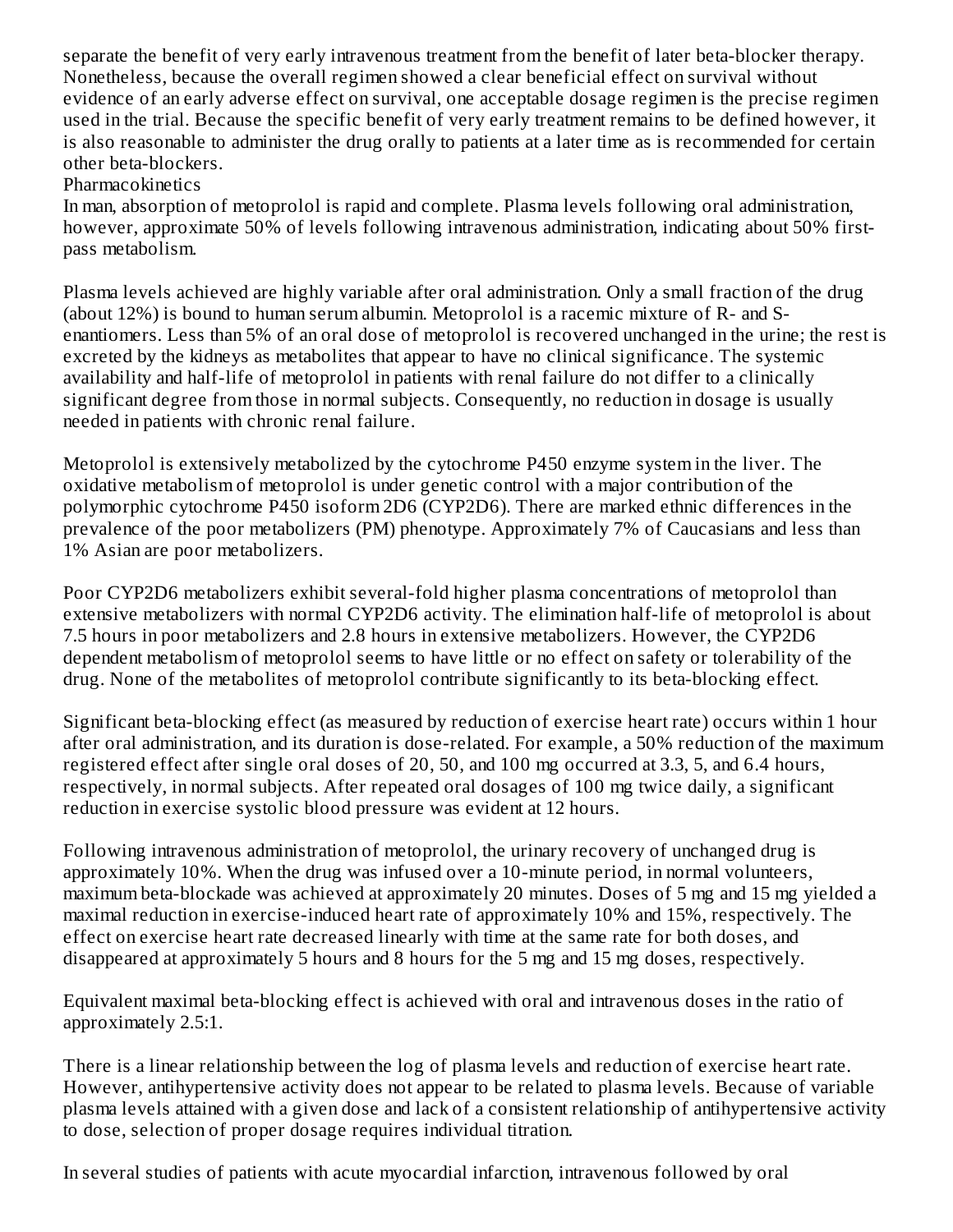administration of metoprolol caused a reduction in heart rate, systolic blood pressure, and cardiac output. Stroke volume, diastolic blood pressure, and pulmonary artery end diastolic pressure remained unchanged.

In patients with angina pectoris, plasma concentration measured at 1 hour is linearly related to the oral dose within the range of 50 to 400 mg. Exercise heart rate and systolic blood pressure are reduced in relation to the logarithm of the oral dose of metoprolol. The increase in exercise capacity and the reduction in left ventricular ischemia are also significantly related to the logarithm of the oral dose.

In elderly subjects with clinically normal renal and hepatic function, there are no significant differences in metoprolol pharmacokinetics compared to young subjects.

# **INDICATIONS AND USAGE**

Hypertension

Metoprolol tartrate tablets are indicated for the treatment of hypertension. They may be used alone or in combination with other antihypertensive agents.Angina Pectoris

Metoprolol tartrate tablets are indicated in the long-term treatment of angina pectoris.Myocardial Infarction

Metoprolol tartrate tablets are indicated in the treatment of hemodynamically stable patients with definite or suspected acute myocardial infarction to reduce cardiovascular mortality. Treatment with intravenous metoprolol can be initiated as soon as the patient's clinical condition allows (see DOSAGE AND ADMINISTRATION, CONTRAINDICATIONS, and WARNINGS). Alternatively, treatment can begin within 3 to 10 days of the acute event (see DOSAGE AND ADMINISTRATION).

# **CONTRAINDICATIONS**

Hypertension and Angina

Metoprolol tartrate tablets are contraindicated in sinus bradycardia, heart block greater than first degree, cardiogenic shock, and overt cardiac failure (see WARNINGS).

Hypersensitvity to metoprolol and related derivatives, or to any of the excipients; hypersensitivity to other beta-blockers (cross sensitivity between beta-blockers can occur).

Sick-sinus syndrome.

Severe peripheral arterial circulatory disorders.

# Pheochromocytoma (see WARNINGS).Myocardial Infarction

Metoprolol tartrate tablets are contraindicated in patients with a heart rate less than 45 beats/min; second- and third-degree heart block; significant first-degree heart block (P-R interval greater than or equal to 0.24 sec); systolic blood pressure less than 100 mmHg; or moderate-to-severe cardiac failure (see WARNINGS).

# **WARNINGS**

Hypertension and AnginaCardiac Failure

Sympathetic stimulation is a vital component supporting circulatory function in congestive heart failure, and beta-blockade carries the potential hazard of further depressing myocardial contractility and precipitating more severe failure. In hypertensive and angina patients who have congestive heart failure controlled by digitalis and diuretics, metoprolol should be administered cautiously.In Patients Without a History of Cardiac Failure

Continued depression of the myocardium with beta-blocking agents over a period of time can, in some cases, lead to cardiac failure. At the first sign or symptom of impending cardiac failure, patients should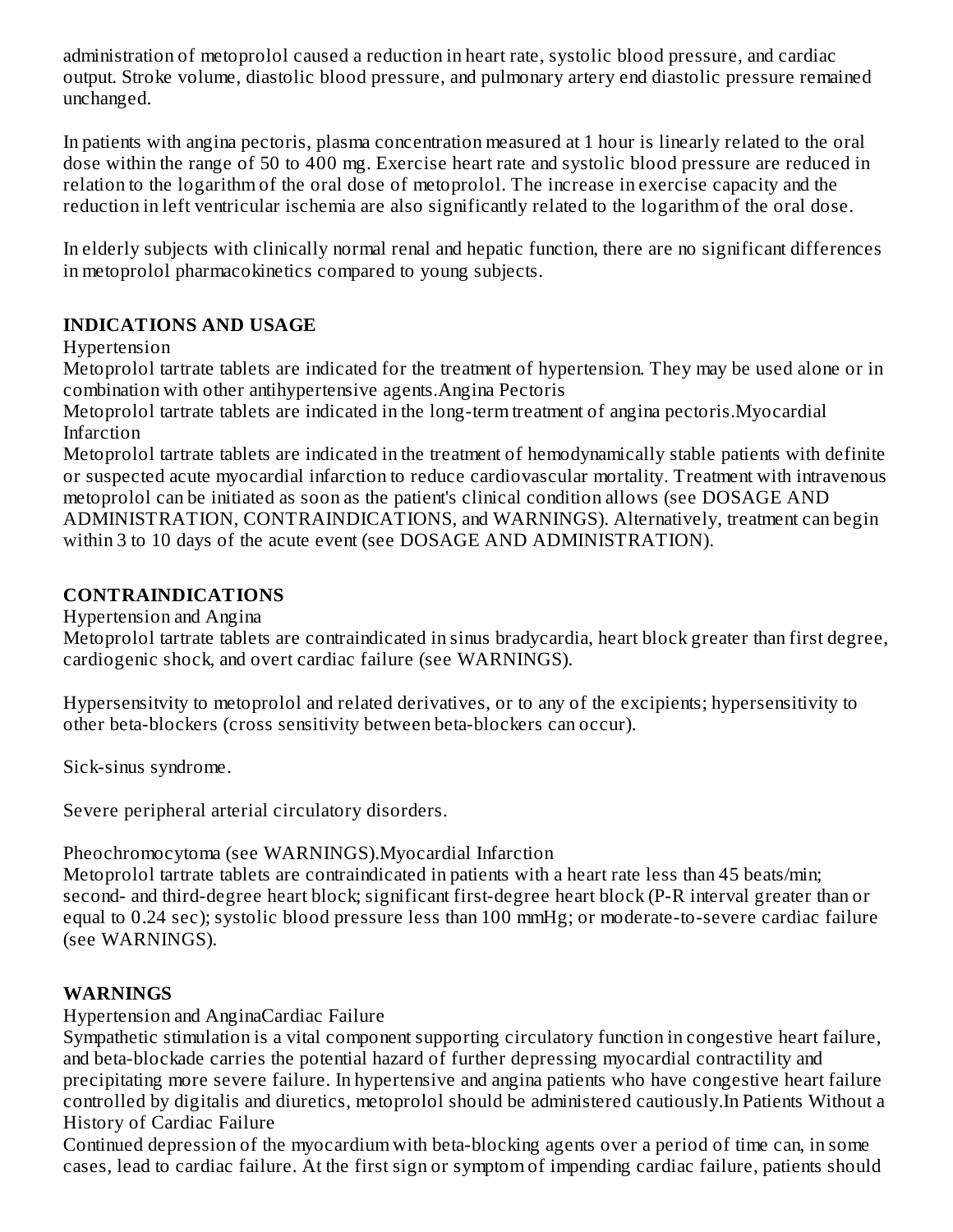be fully digitalized and/or given a diuretic. The response should be observed closely. If cardiac failure continues, despite adequate digitalization and diuretic therapy, metoprolol should be withdrawn.Ischemic Heart Disease

**Following abrupt cessation of therapy with certain beta-blocking agents, exacerbations of angina pectoris and, in some cas es, myocardial infarction have occurred. When dis continuing chronically administered metoprolol, particularly in patients with is chemic heart dis eas e, the dosage should be gradually reduced over a period of 1 to 2 weeks and the patient should be carefully monitored. If angina markedly wors ens or acute coronary insufficiency develops, metoprolol administration should be reinstated promptly, at least temporarily, and other measures appropriate for the management of unstable angina should be taken. Patients should be warned against interruption or dis continuation of therapy without the physician's advice. Becaus e coronary artery dis eas e is common and may be unrecognized, it may be prudent not to dis continue metoprolol therapy abruptly even in patients treated only for hypertension.**Bronchospastic Diseases

**PATIENTS WITH BRONCHOSPASTIC DISEASES SHOULD, IN GENERAL, NOT RECEIVE BETA-BLOCKERS, including metoprolol. Becaus e of its relative beta s electivity, however, 1 metoprolol may be us ed with caution in patients with bronchospastic dis eas e who do not respond to, or cannot tolerate, other antihypertensive treatment. Since beta s electivity is not absolute, a 1 beta -stimulating agent should be administered concomitantly, and the lowest possible dos e of 2metoprolol tartrate should be us ed. In thes e circumstances it would be prudent initially to administer metoprolol in smaller dos es three times daily, instead of larger dos es two times daily, to avoid the higher plasma levels associated with the longer dosing interval. (See DOSAGE AND ADMINISTRATION.)**Major Surgery

**The necessity or desirability of withdrawing beta-blocking therapy, including metoprolol, prior to major surgery is controversial; the impaired ability of the heart to respond to reflex adrenergic stimuli may augment the risks of general anesthesia and surgical procedures.**

**Metoprolol, like other beta-blockers, is a competitive inhibitor of beta-receptor agonists, and its effects can be revers ed by administration of such agents, e.g., dobutamine or isoproterenol. However, such patients may be subject to protracted s evere hypotension. Difficulty in restarting and maintaining the heartbeat has also been reported with beta-blockers.**Diabetes and Hypoglycemia

**Metoprolol should be us ed with caution in diabetic patients if a beta-blocking agent is required. Beta-blockers may mask tachycardia occurring with hypoglycemia, but other manifestations such as dizziness and sweating may not be significantly affected.**Pheochromocytoma **In patients known to have, or suspected of having, a pheochromocytoma, metoprolol is contraindicated (s ee CONTRAINDIATIONS). If metoprolol is required, it should be given in combination with an alpha blocker, and only after the alpha blocker has been initiated. Administration of beta-blockers alone in the s etting of pheochromocytoma have been associated with a paradoxical increas e in blood pressure due to the attenuation of beta-mediated vasodilatation in skeletal mus cle.**Thyrotoxicosis

**Beta-adrenergic blockade may mask certain clinical signs (e.g., tachycardia) of hyperthyroidism. Patients suspected of developing thyrotoxicosis should be managed carefully to avoid abrupt withdrawal of beta-blockade, which might precipitate a thyroid storm.**Myocardial InfarctionCardiac Failure

Sympathetic stimulation is a vital component supporting circulatory function, and beta-blockade carries the potential hazard of depressing myocardial contractility and precipitating or exacerbating minimal cardiac failure.

During treatment with metoprolol, the hemodynamic status of the patient should be carefully monitored. If heart failure occurs or persists despite appropriate treatment, metoprolol should be discontinued. Bradycardia

Metoprolol produces a decrease in sinus heart rate in most patients; this decrease is greatest among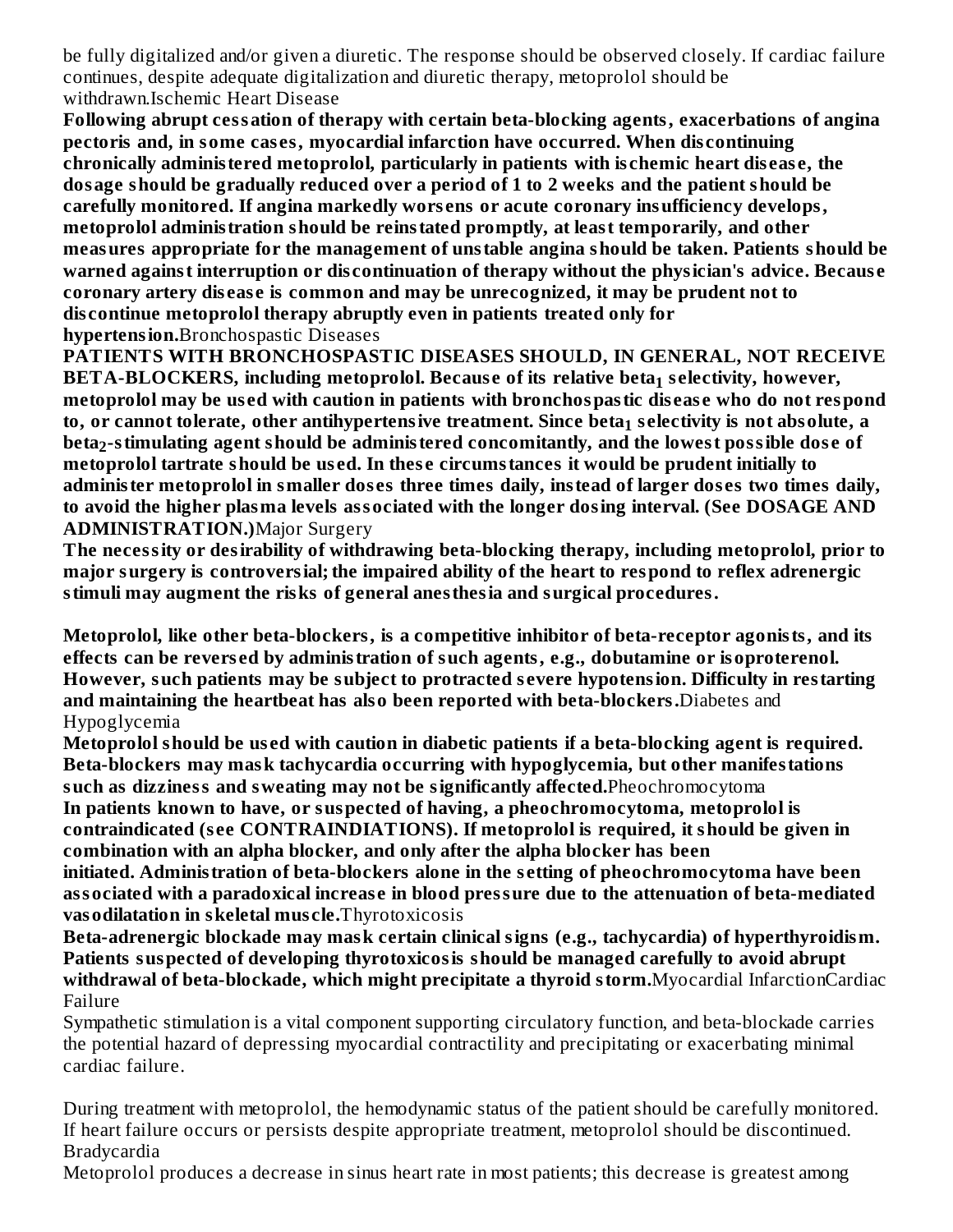patients with high initial heart rates and least among patients with low initial heart rates. Acute myocardial infarction (particularly inferior infarction) may in itself produce significant lowering of the sinus rate. If the sinus rate decreases to less than 40 beats/min, particularly if associated with evidence of lowered cardiac output, atropine (0.25 to 0.5 mg) should be administered intravenously. If treatment with atropine is not successful, metoprolol should be discontinued, and cautious administration of isoproterenol or installation of a cardiac pacemaker should be considered.AV Block Metoprolol slows AV conduction and may produce significant first-(P-R interval greater than or equal to 0.26 sec), second-, or third-degree heart block. Acute myocardial infarction also produces heart block.

If heart block occurs, metoprolol should be discontinued and atropine (0.25 to 0.5 mg) should be administered intravenously. If treatment with atropine is not successful, cautious administration of isoproterenol or installation of a cardiac pacemaker should be considered.Hypotension If hypotension (systolic blood pressure less than or equal to 90 mmHg) occurs, metoprolol should be discontinued, and the hemodynamic status of the patient and the extent of myocardial damage carefully assessed. Invasive monitoring of central venous, pulmonary capillary wedge, and arterial pressures may be required. Appropriate therapy with fluids, positive inotropic agents, balloon counterpulsation, or other treatment modalities should be instituted. If hypotension is associated with sinus bradycardia or AV block, treatment should be directed at reversing these (see above).Bronchospastic Diseases **PATIENTS WITH BRONCHOSPASTIC DISEASES SHOULD, IN GENERAL, NOT RECEIVE BETA-BLOCKERS, including metoprolol. Becaus e of its relative beta s electivity, metoprolol 1** may be used with extreme caution in patients with bronchospastic disease. Because it is unknown **to what extent beta -stimulating agents may exacerbate myocardial is chemia and the extent of 2 infarction, thes e agents should** *not* **be us ed prophylactically. If bronchospasm not related to congestive heart failure occurs, metoprolol should be dis continued. A theophylline derivative or a beta agonist may be administered cautiously, depending on the clinical condition of the patient. 2 Both theophylline derivatives and beta agonists may produce s erious cardiac arrhythmias. 2**

# **PRECAUTIONS**

General

Metoprolol should be used with caution in patients with impaired hepatic function.Information for **Patients** 

Patients should be advised to take metoprolol regularly and continuously, as directed, with or immediately following meals. If a dose should be missed, the patient should take only the next scheduled dose (without doubling it). Patients should not discontinue metoprolol without consulting the physician.

Patients should be advised (1) to avoid operating automobiles and machinery or engaging in other tasks requiring alertness until the patient's response to therapy with metoprolol has been determined; (2) to contact the physician if any difficulty in breathing occurs; (3) to inform the physician or dentist before any type of surgery that he or she is taking metoprolol.Drug Interactions

Catecholamine-depleting drugs (e.g., reserpine) may have an additive effect when given with betablocking agents. Patients treated with metoprolol plus a catecholamine depletor should therefore be closely observed for evidence of hypotension or marked bradycardia, which may produce vertigo, syncope, or postural hypotension.

Both digitalis glycosides and beta-blockers slow atrioventricular conduction and decrease heart rate. Concomitant use can increase the risk of bradycardia.

Risk of Anaphylactic Reaction

While taking beta-blockers, patients with a history of severe anaphylactic reaction to a variety of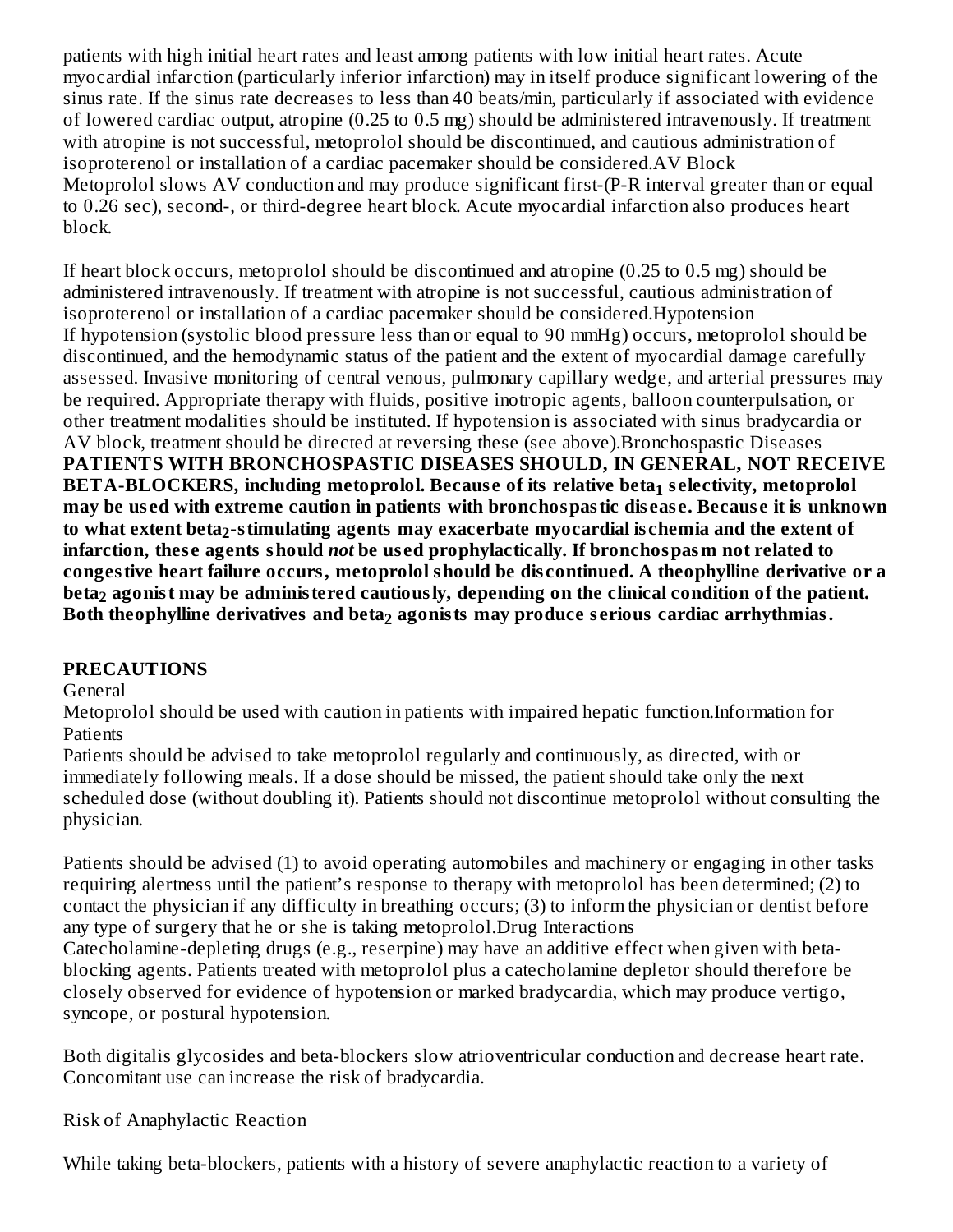allergens may be more reactive to repeated challenge, either accidental, diagnostic, or therapeutic. Such patients may be unresponsive to the usual doses of epinephrine used to treat allergic reaction.General Anesthetics

Some inhalation anesthetics may enhance the cardiodepressant effect of beta-blockers (see WARNINGS, Major Surgery).CYP2D6 Inhibitors

Potent inhibitors of the CYP2D6 enzyme may increase the plasma concentration of metoprolol. Strong inhibition of CYP2D6 would mimic the pharmacokinetics of CYP2D6 poor metabolizer (see Pharmacokinetics section). Caution should therefore be exercised when co-administering potent CYP2D6 inhibitors with metoprolol. Known clinically significant potent inhibitors of CYP2D6 are antidepressants such as fluoxetine, paroxetine or bupropion, antipsychotics such as thioridazine, antiarrhythmics such as quinidine or propafenone, antiretrovirals such as ritonavir, antihistamines such as diphenhydramine, antimalarials such as hydroxychloroquine or quinidine, antifungals such as terbinafine and medications for stomach ulcers such as cimetidine.Clonidine

If a patient is treated with clonidine and metoprolol concurrently, and clonidine treatment is to be discontinued, metoprolol should be stopped several days before clonidine is withdrawn. Rebound hypertension that can follow withdrawal of clonidine may be increased in patients receiving concurrent beta-blocker treatment.Carcinogenesis, Mutagenesis, Impairment of Fertility

Long-term studies in animals have been conducted to evaluate carcinogenic potential. In a 2-year study in rats at three oral dosage levels of up to 800 mg/kg per day, there was no increase in the development of spontaneously occurring benign or malignant neoplasms of any type. The only histologic changes that appeared to be drug related were an increased incidence of generally mild focal accumulation of foamy macrophages in pulmonary alveoli and a slight increase in biliary hyperplasia. In a 21-month study in Swiss albino mice at three oral dosage levels of up to 750 mg/kg per day, benign lung tumors (small adenomas) occurred more frequently in female mice receiving the highest dose than in untreated control animals. There was no increase in malignant or total (benign plus malignant) lung tumors, or in the overall incidence of tumors or malignant tumors. This 21-month study was repeated in CD-1 mice, and no statistically or biologically significant differences were observed between treated and control mice of either sex for any type of tumor.

All mutagenicity tests performed (a dominant lethal study in mice, chromosome studies in somatic cells, a Salmonella/mammalian-microsome mutagenicity test, and a nucleus anomaly test in somatic interphase nuclei) were negative.

No evidence of impaired fertility due to metoprolol was observed in a study performed in rats at doses up to 55.5 times the maximum daily human dose of 450 mg.Pregnancy Category C

Metoprolol has been shown to increase postimplantation loss and decrease neonatal survival in rats at doses up to 55.5 times the maximum daily human dose of 450 mg. Distribution studies in mice confirm exposure of the fetus when metoprolol is administered to the pregnant animal. These studies have revealed no evidence of impaired fertility or teratogenicity. There are no adequate and well-controlled studies in pregnant women. Because animal reproduction studies are not always predictive of human response, this drug should be used during pregnancy only if clearly needed.Nursing Mothers Metoprolol is excreted in breast milk in a very small quantity. An infant consuming 1 liter of breast milk daily would receive a dose of less than 1 mg of the drug. Caution should be exercised when metoprolol is administered to a nursing woman.Pediatric Use

Safety and effectiveness in pediatric patients have not been established.Geriatric Use Clinical trials of metoprolol in hypertension did not include sufficient numbers of elderly patients to determine whether patients over 65 years of age differ from younger subjects in their response to metoprolol. Other reported clinical experience in elderly hypertensive patients has not identified any difference in response from younger patients.

In worldwide clinical trials of metoprolol in myocardial infarction, where approximately 478 patients were over 65 years of age (0 over 75 years of age), no age-related differences in safety and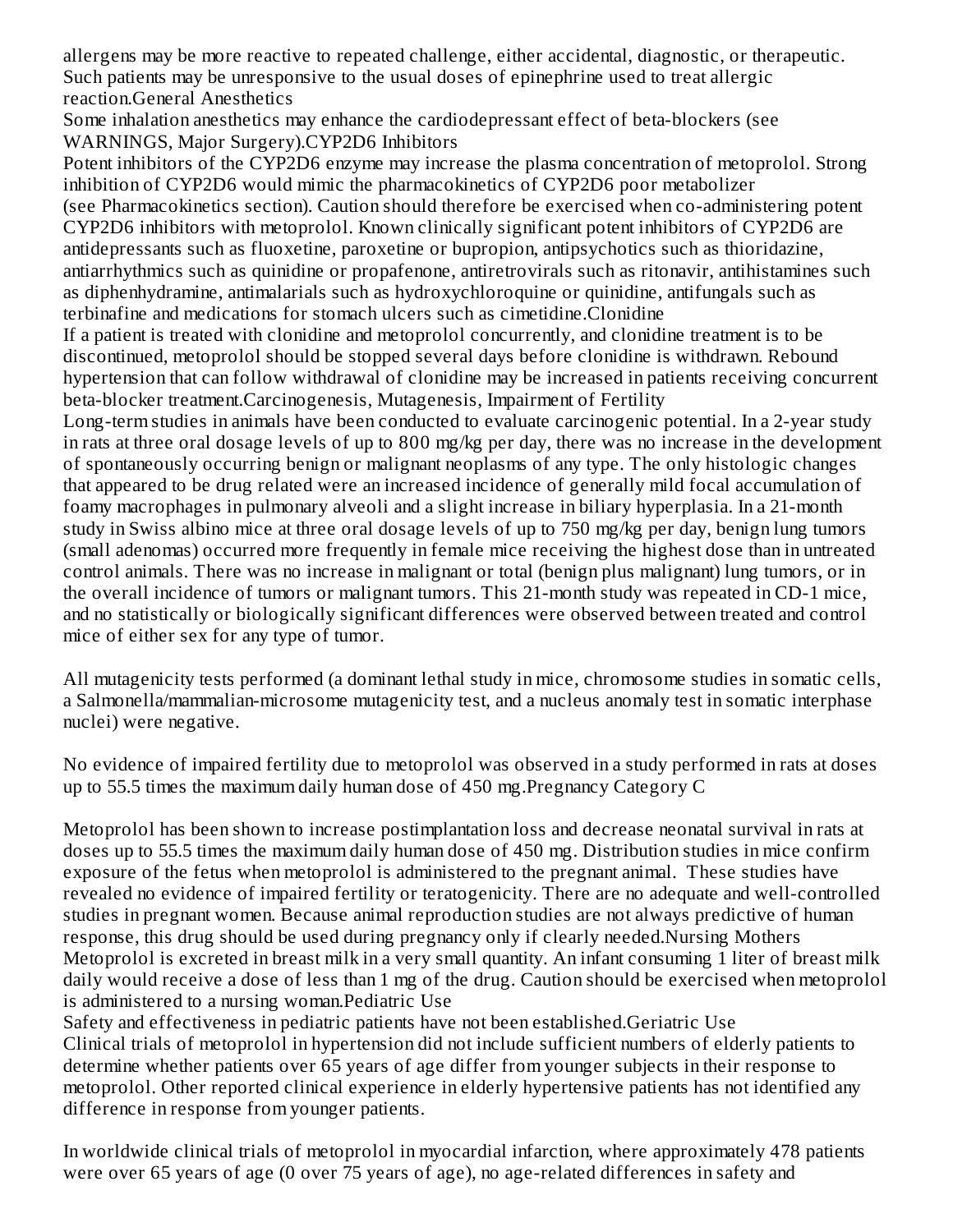effectiveness were found. Other reported clinical experience in myocardial infarction has not identified differences in response between the elderly and younger patients. However, greater sensitivity of some elderly individuals taking metoprolol cannot be categorically ruled out. Therefore, in general, it is recommended that dosing proceed with caution in this population.

# **ADVERSE REACTIONS**

Hypertension and Angina Most adverse effects have been mild and transient.

*Central Nervous System:* Tiredness and dizziness have occurred in about 10 of 100 patients. Depression has been reported in about 5 of 100 patients. Mental confusion and short-term memory loss have been reported. Headache, nightmares, and insomnia have also been reported.

*Cardiovascular:* Shortness of breath and bradycardia have occurred in approximately 3 of 100 patients. Cold extremities; arterial insufficiency, usually of the Raynaud type; palpitations; congestive heart failure; peripheral edema; and hypotension have been reported in about 1 of 100 patients. Gangrene in patients with pre-existing severe peripheral circulatory disorders has also been reported very rarely. (See CONTRAINDICATIONS, WARNINGS, and PRECAUTIONS.)

*Respiratory:* Wheezing (bronchospasm) and dyspnea have been reported in about 1 of 100 patients (see WARNINGS). Rhinitis has also been reported.

*Gastrointestinal:* Diarrhea has occurred in about 5 of 100 patients. Nausea, dry mouth, gastric pain, constipation, flatulence, and heartburn have been reported in about 1 of 100 patients. Vomiting was a common occurrence. Postmarketing experience reveals very rare reports of hepatitis, jaundice and nonspecific hepatic dysfunction. Isolated cases of transaminase, alkaline phosphatase, and lactic dehydrogenase elevations have also been reported.

*Hypersensitive Reactions:* Pruritus or rash have occurred in about 5 of 100 patients. Very rarely, photosensitivity and worsening of psoriasis has been reported.

*Miscellaneous:* Peyronie's disease has been reported in fewer than 1 of 100,000 patients. Musculoskeletal pain, blurred vision, and tinnitus have also been reported.

There have been rare reports of reversible alopecia, agranulocytosis, and dry eyes. Discontinuation of the drug should be considered if any such reaction is not otherwise explicable. There have been very rare reports of weight gain, arthritis, and retroperitoneal fibrosis (relationship to metoprolol has not been definitely established).

The oculomucocutaneous syndrome associated with the beta-blocker practolol has not been reported with metoprolol.Myocardial Infarction

*Central Nervous System:* Tiredness has been reported in about 1 of 100 patients. Vertigo, sleep disturbances, hallucinations, headache, dizziness, visual disturbances, confusion, and reduced libido have also been reported, but a drug relationship is not clear.

*Cardiovascular:* In the randomized comparison of metoprolol and placebo described in the CLINICAL PHARMACOLOGY section, the following adverse reactions were reported:

|                                                 | Metoprolol Placebo |       |  |
|-------------------------------------------------|--------------------|-------|--|
| Hypotension (systolic BP less than 90 mm Hg)    | 27.4%              | 23.2% |  |
| Bradycardia (heart rate less than 40 beats/min) | 15.9%              | 6.7%  |  |
| Second- or third-degree heart block             | 4 7%               | 4.7%  |  |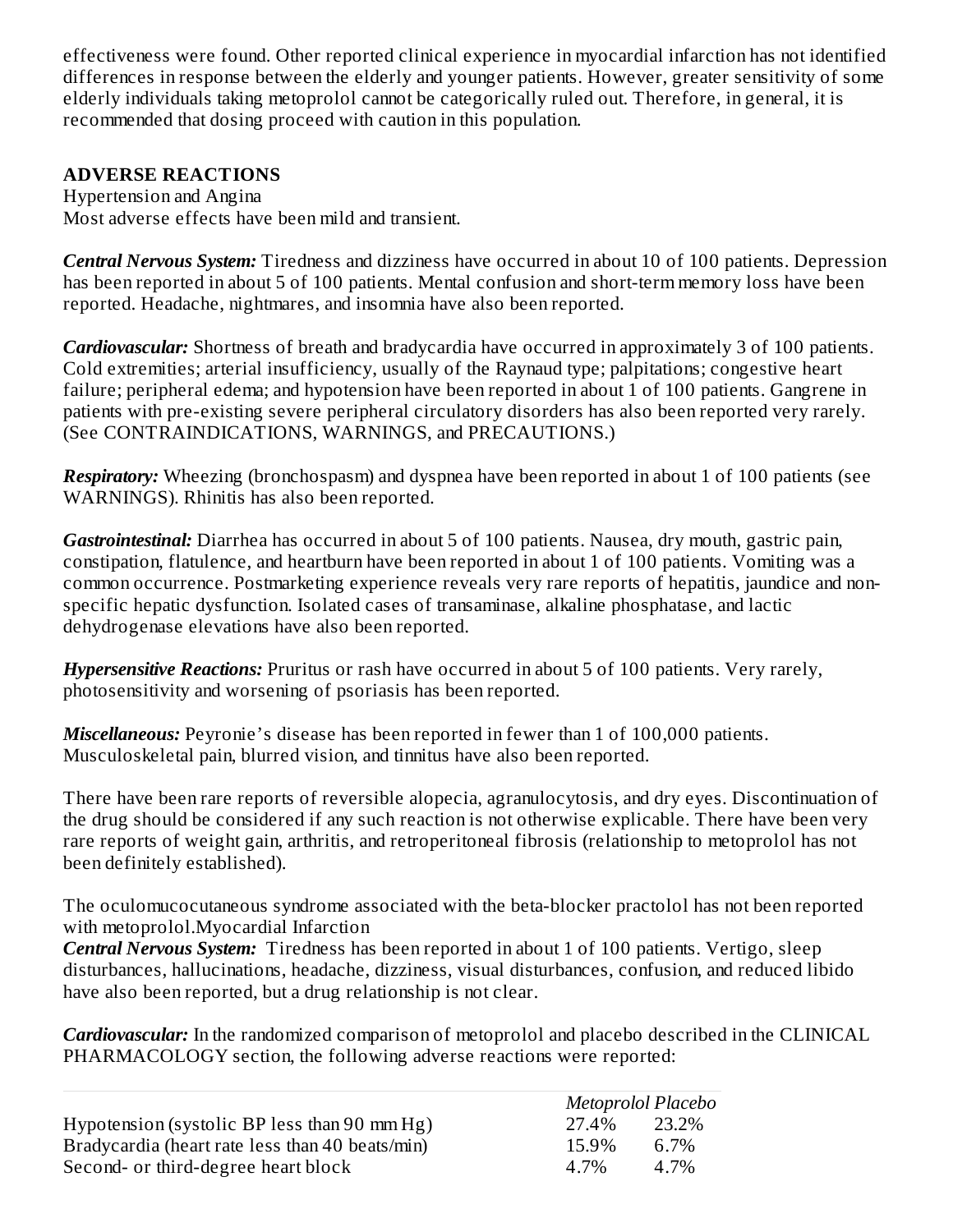*Respiratory:* Dyspnea of pulmonary origin has been reported in fewer than 1 of 100 patients.

*Gastrointestinal:* Nausea and abdominal pain have been reported in fewer than 1 of 100 patients.

*Dermatologic:* Rash and worsened psoriasis have been reported, but a drug relationship is not clear.

*Miscellaneous:* Unstable diabetes and claudication have been reported, but a drug relationship is not clear.Potential Adverse Reactions

A variety of adverse reactions not listed above have been reported with other beta-adrenergic blocking agents and should be considered potential adverse reactions to metoprolol.

*Central Nervous System:* Reversible mental depression progressing to catatonia; an acute reversible syndrome characterized by disorientation for time and place, short-term memory loss, emotional lability, slightly clouded sensorium, and decreased performance on neuropsychometrics.

*Cardiovascular:* Intensification of AV block (see CONTRAINDICATIONS).

*Hematologic:* Agranulocytosis, nonthrombocytopenic purpura, thrombocytopenic purpura.

*Hypersensitive Reactions:* Fever combined with aching and sore throat, laryngospasm, and respiratory distress.

# **Postmarketing Experience**

The following adverse reactions have been reported during postapproval use of metoprolol: confusional state, an increase in blood triglycerides and a decrease in High Density Lipoprotein (HDL). Because these reports are from a population of uncertain size and are subject to confounding factors, it is not possible to reliably estimate their frequency.

# **OVERDOSAGE**

**Acute Toxicity:** Several cases of overdosage have been reported, some leading to death.

Oral  $LD_{50}$ 's (mg/kg): mice, 1158 to 2460; rats, 3090 to 4670. Signs and Symptoms Potential signs and symptoms associated with overdosage with metoprolol are bradycardia, hypotension, bronchospasm, and cardiac failure.Treatment There is no specific antidote.

In general, patients with acute or recent myocardial infarction may be more hemodynamically unstable than other patients and should be treated accordingly (see WARNINGS: Myocardial Infarction).

On the basis of the pharmacologic actions of metoprolol, the following general measures should be employed:

*Elimination of the Drug:* Gastric lavage should be performed.

*Bradycardia:*Atropine should be administered. If there is no response to vagal blockade, isoproterenol should be administered cautiously.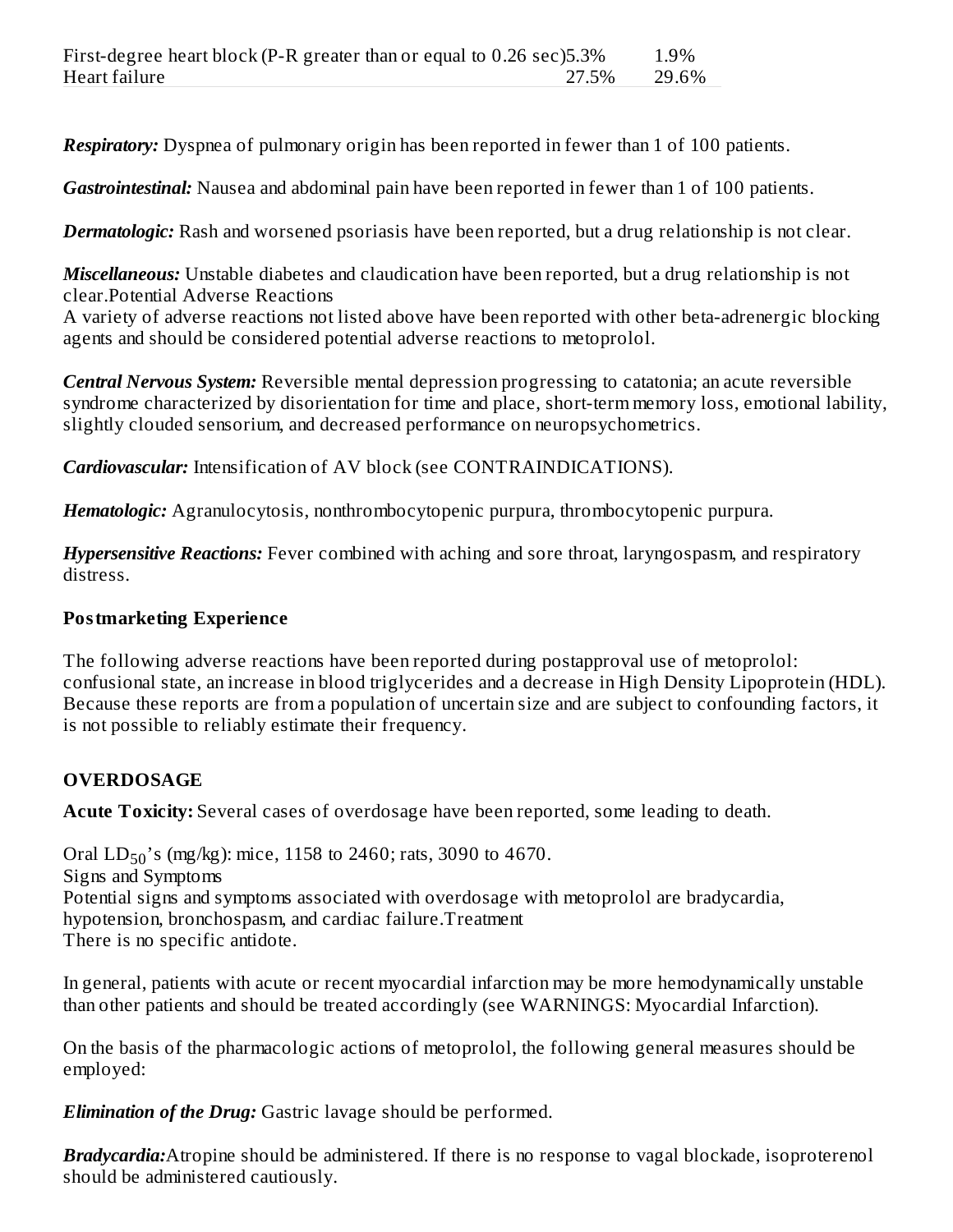*Hypotension:* A vasopressor should be administered, e.g., levarterenol or dopamine.

Bronchospasm:A beta<sub>2</sub>-stimulating agent and/or a theophylline derivative should be administered.

*Cardiac Failure:* A digitalis glycoside and diuretic should be administered. In shock resulting from inadequate cardiac contractility, administration of dobutamine, isoproterenol, or glucagon may be considered.

## **DOSAGE AND ADMINISTRATION**

## Hypertension

The dosage of metoprolol tartrate tablets should be individualized. Metoprolol tartrate tablets should be taken with or immediately following meals.

The usual initial dosage is 100 mg daily in single or divided doses, whether used alone or added to a diuretic. The dosage may be increased at weekly (or longer) intervals until optimum blood pressure reduction is achieved. In general, the maximum effect of any given dosage level will be apparent after 1 week of therapy. The effective dosage range is 100 to 450 mg per day. Dosages above 450 mg per day have not been studied. While once-daily dosing is effective and can maintain a reduction in blood pressure throughout the day, lower doses (especially 100 mg) may not maintain a full effect at the end of the 24-hour period, and larger or more frequent daily doses may be required. This can be evaluated by measuring blood pressure near the end of the dosing interval to determine whether satisfactory control is being maintained throughout the day. Beta $_1$  selectivity diminishes as the dose of metoprolol is increased.Angina Pectoris

The dosage of metoprolol tartrate tablets should be individualized. Metoprolol tartrate tablets should be taken with or immediately following meals.

The usual initial dosage is 100 mg daily, given in two divided doses. The dosage may be gradually increased at weekly intervals until optimum clinical response has been obtained or there is pronounced slowing of the heart rate. The effective dosage range is 100 to 400 mg per day. Dosages above 400 mg per day have not been studied. If treatment is to be discontinued, the dosage should be reduced gradually over a period of 1 to 2 weeks. (See WARNINGS.)Myocardial InfarctionEarly Treatment During the early phase of definite or suspected acute myocardial infarction, treatment with metoprolol tartrate tablets can be initiated as soon as possible after the patient's arrival in the hospital. Such treatment should be initiated in a coronary care or similar unit immediately after the patient's hemodynamic condition has stabilized.

Treatment in this early phase should begin with the intravenous administration of three bolus injections of 5 mg of metoprolol tartrate each; the injections should be given at approximately 2-minute intervals. During the intravenous administration of metoprolol, blood pressure, heart rate, and electrocardiogram should be carefully monitored.

In patients who tolerate the full intravenous dose (15 mg), metoprolol tartrate tablets, 50 mg every 6 hours, should be initiated 15 minutes after the last intravenous dose and continued for 48 hours. Thereafter, patients should receive a maintenance dosage of 100 mg twice daily (see Late Treatment below).

Patients who appear not to tolerate the full intravenous dose should be started on metoprolol tartrate tablets either 25 mg or 50 mg every 6 hours (depending on the degree of intolerance) 15 minutes after the last intravenous dose or as soon as their clinical condition allows. In patients with severe intolerance, treatment with metoprolol should be discontinued (see WARNINGS).Late Treatment Patients with contraindications to treatment during the early phase of suspected or definite myocardial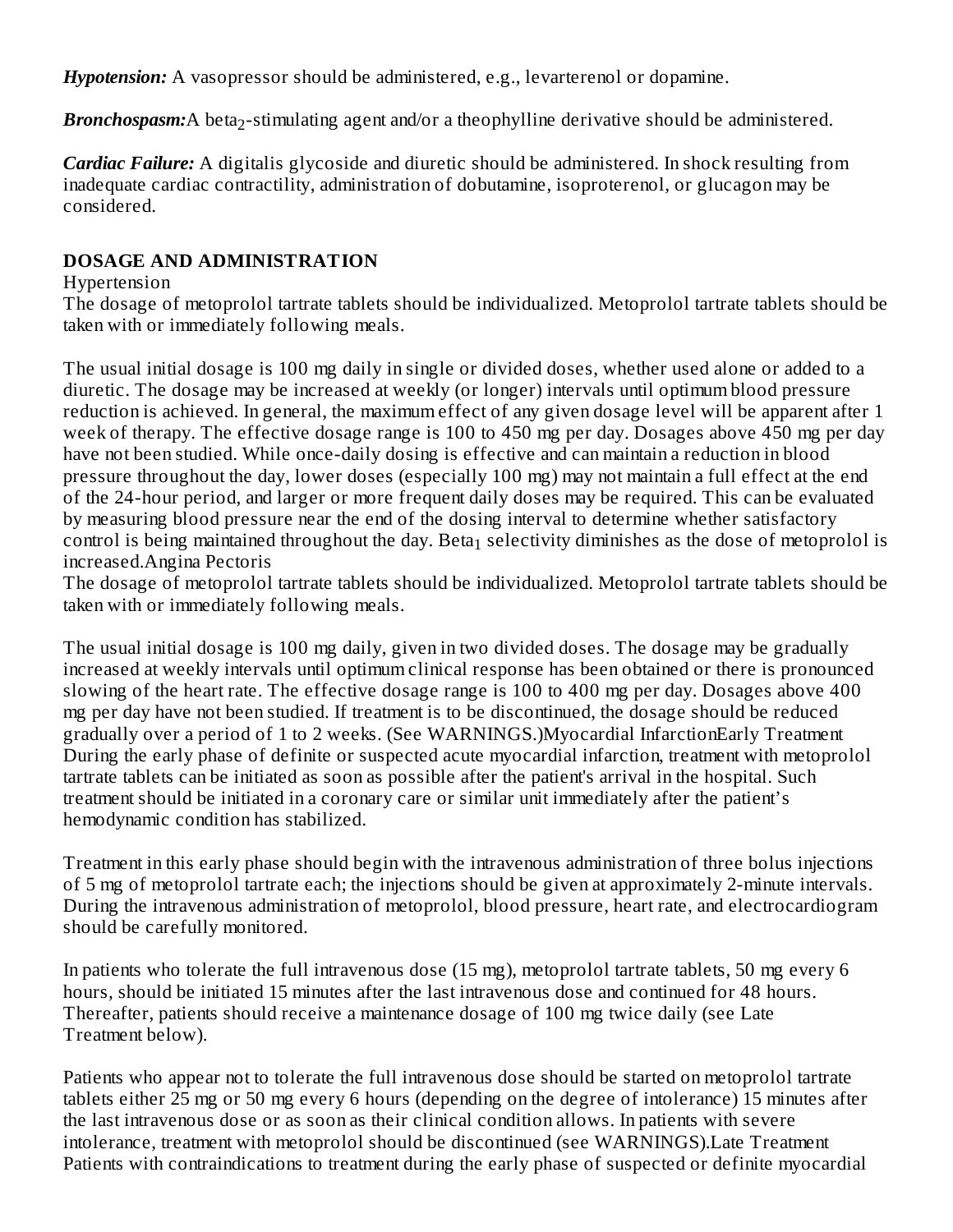infarction, patients who appear not to tolerate the full early treatment, and patients in whom the physician wishes to delay therapy for any other reason should be started on metoprolol tartrate tablets, 100 mg twice daily, as soon as their clinical condition allows. Therapy should be continued for at least 3 months. Although the efficacy of metoprolol beyond 3 months has not been conclusively established, data from studies with other beta-blockers suggest that treatment should be continued for 1 to 3 years.

## **HOW SUPPLIED**

Metoprolol Tartrate Tablets, USP are available as follows:

*Tablets* 25 *mg* are white round shaped, film coated tablets debossed with 'C over 73' on one side and deep break line on other side.

| Bottles of | NDC 54868-        |
|------------|-------------------|
| 30         | $5021 - 0$        |
| Bottles of | NDC 54868-        |
| 60         | $5021 - 1$        |
| Bottles of | NDC 54868-        |
| 90         | 5021-3            |
| Bottles of | <b>NDC 54868-</b> |
| 100        | 5021-2            |
| Bottles of | <b>NDC 54868-</b> |
| 120        | 5021-5            |
| Bottles of | <b>NDC 54868-</b> |
| 180        | 5021-4            |

*Tablets* 50 *mg* are pink round shaped, film coated tablets debossed with 'C over 74' on one side and deep break line on other side.

| Bottles of | NDC 54868- |
|------------|------------|
| 10         | 2989-4     |
| Bottles of | NDC 54868- |
| 15         | 2989-6     |
| Bottles of | NDC 54868- |
| 30         | 2989-2     |
| Bottles of | NDC 54868- |
| 60         | 2989-3     |
| Bottles of | NDC 54868- |
| 90         | 2989-5     |
| Bottles of | NDC 54868- |
| 100        | 2989-0     |
| Bottles of | NDC 54868- |
| 180        | 2989-7     |
|            |            |

*Tablets* 100 *mg* are light blue round shaped, film coated tablets debossed with 'C over 75' on one side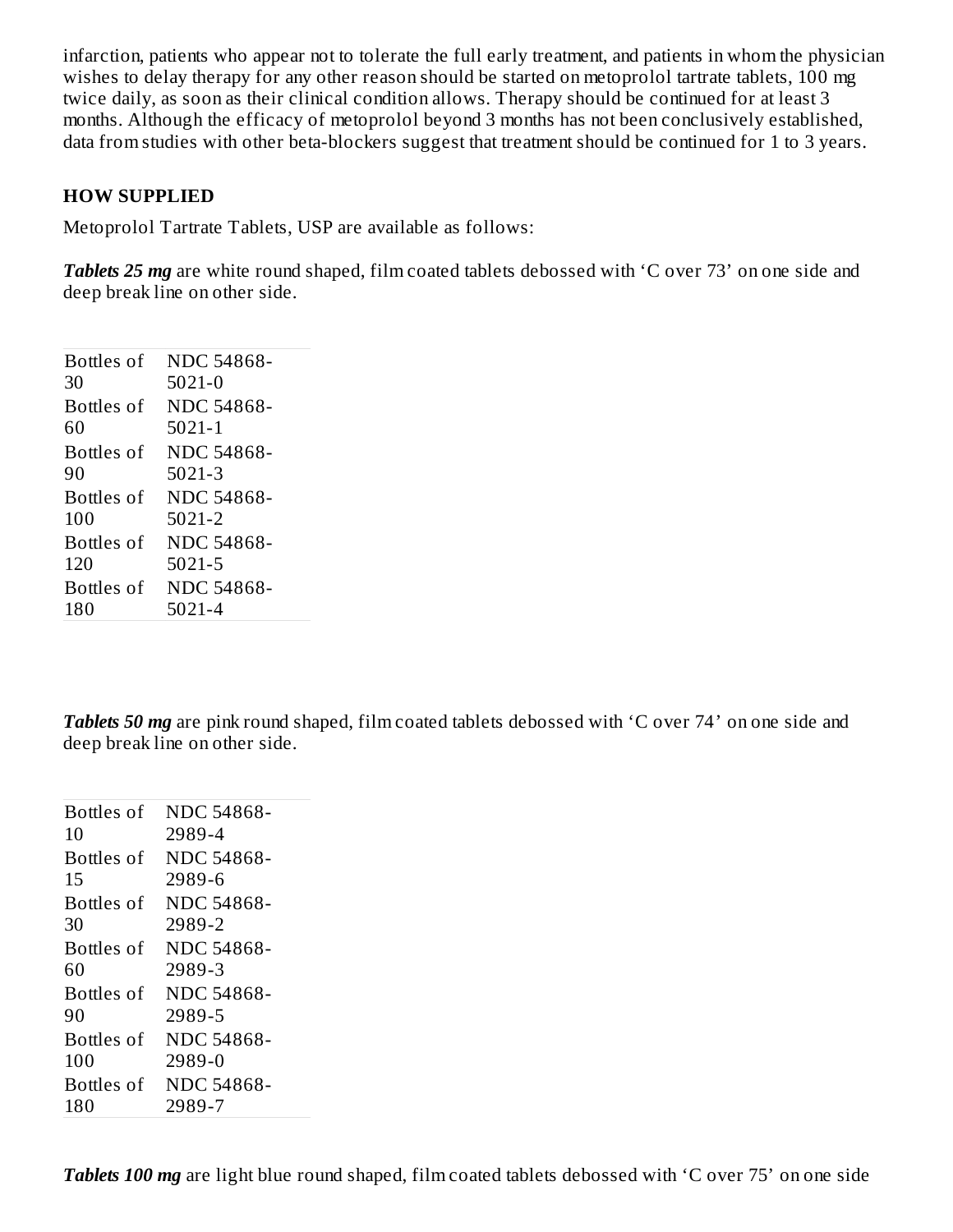and deep break line on other side.

| Bottles of | <b>NDC 54868-</b> |
|------------|-------------------|
| 30         | $2990 - 0$        |
| Bottles of | NDC 54868-        |
| 45         | 2990-4            |
| Bottles of | NDC 54868-        |
| 60         | 2990-3            |
| Bottles of | NDC 54868-        |
| 100        | 2990-2            |
| Bottles of | NDC 54868-        |
| 180        | 2990-5            |

Store at 20° to 25°C (68° to 77°F); excursions permitted to 15° to 30°C (59° to 86°F) [see USP **Controlled Room Temperature].**

## **Protect from moisture.**

**Dispense** in a tight, light-resistant container as defined in the USP using a child-resistant closure.

Manufactured for: **Aurobindo Pharma USA, Inc.** 2400 Route 130 North Dayton, NJ 08810

Manufactured by: **Aurobindo Pharma Limited** Hyderabad-500 072, India

Revised: 01/2009

### **Relabeling and Repackaging by:**

Physicians Total Care, Inc. Tulsa, OK 74146

## **PRINCIPAL DISPLAY PANEL**

## **Metoprolol Tartrate Tablets, USP**

25 mg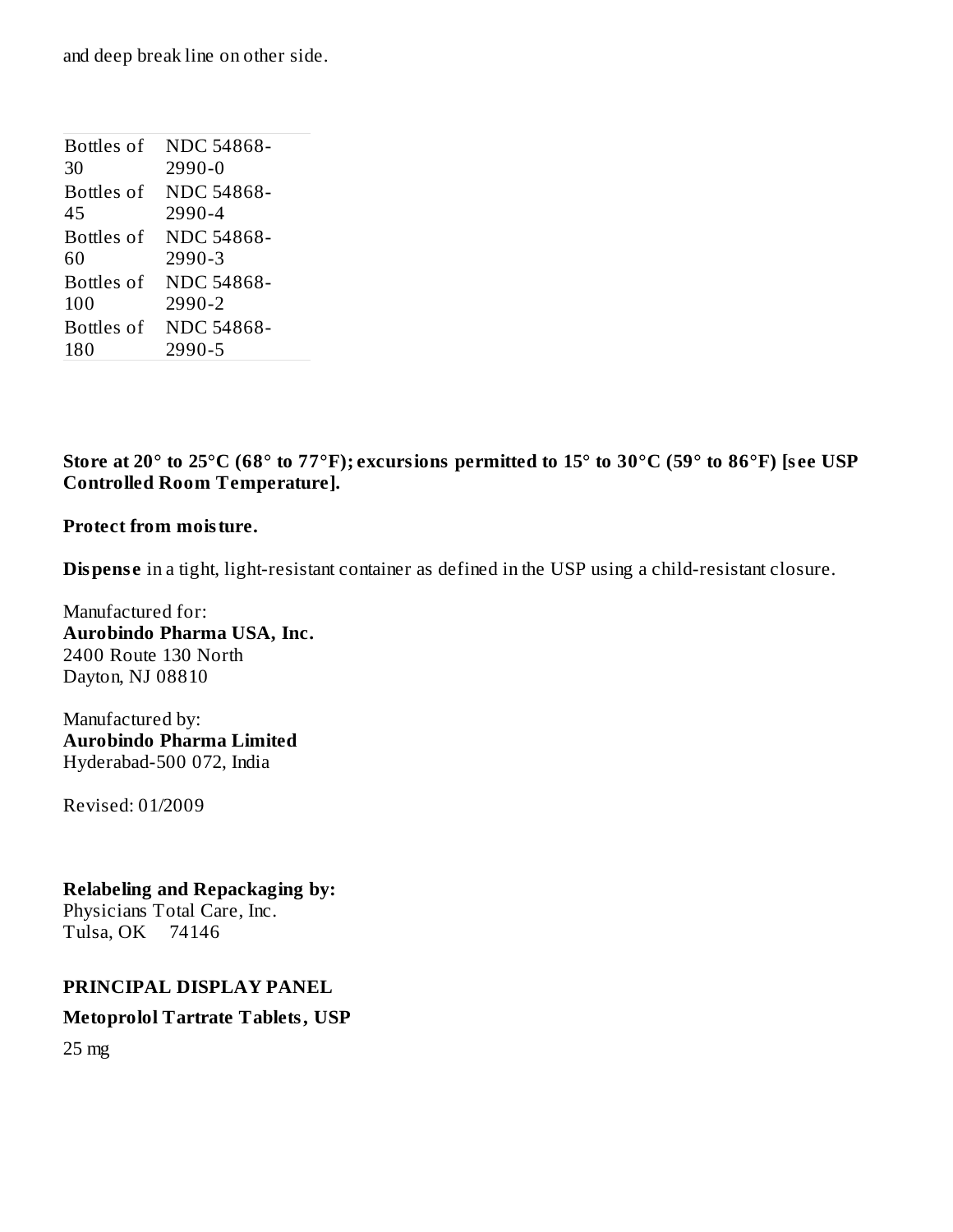

### 50 mg



### 100 mg



# **METOPROLOL TARTRATE** metoprolol tartrate tablet, film coated **Product Information Product T ype** HUMAN PRESCRIPTION DRUG **Ite m Code (Source )** NDC:548 6 8 -50 21(NDC:6 58 6 2-0 6 2) **Route of Administration** ORAL **Active Ingredient/Active Moiety Ingredient Name Basis of Strength Strength METOPROLOL TARTRATE** (UNII: W5S57Y3A5L) (METOPROLOL - UNII:GEB0 6NHM23) METOPROLOL TARTRATE 25 mg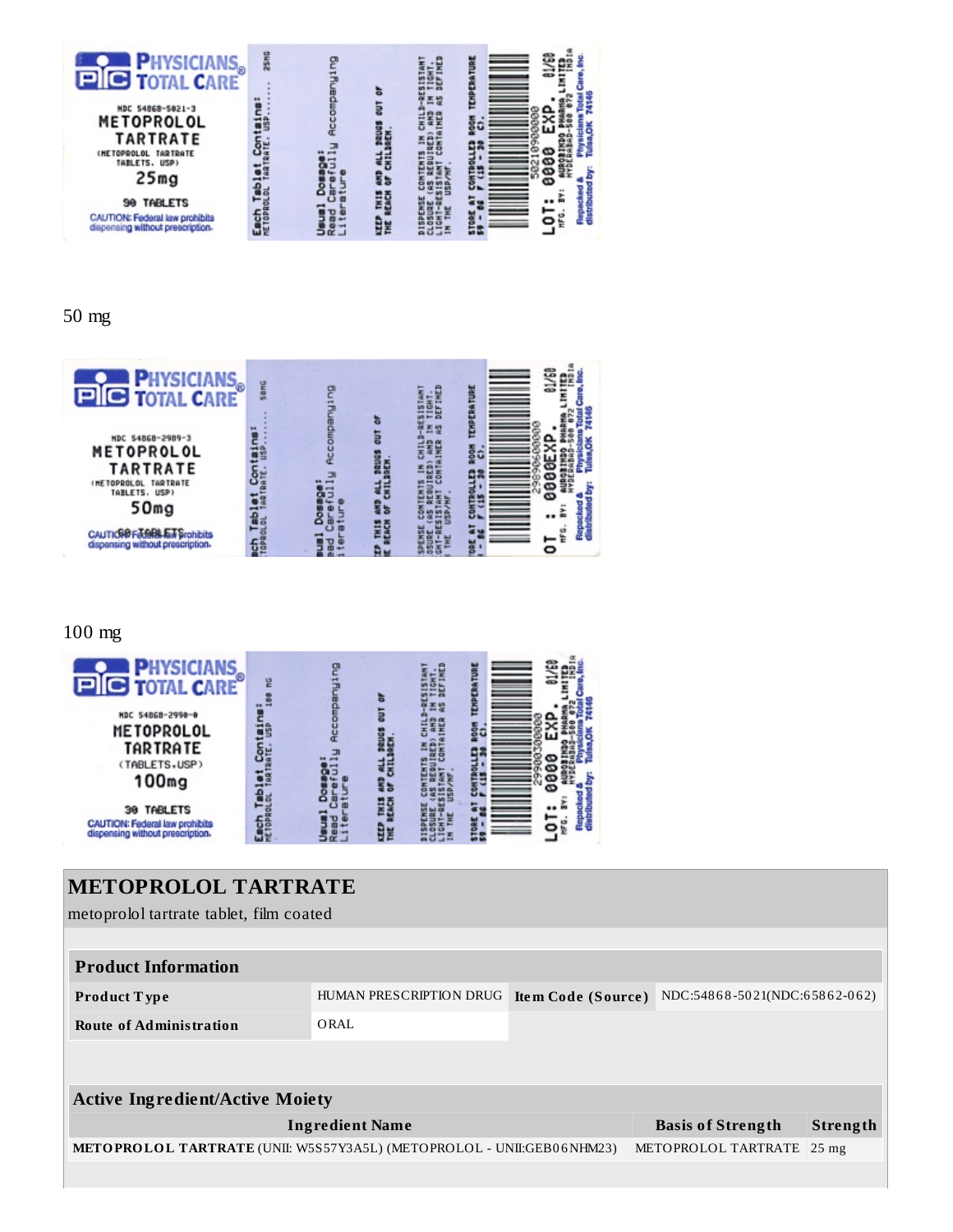|                              | <b>Inactive Ingredients</b>                                                              |                             |                                                          |              |                             |  |                           |  |
|------------------------------|------------------------------------------------------------------------------------------|-----------------------------|----------------------------------------------------------|--------------|-----------------------------|--|---------------------------|--|
|                              |                                                                                          |                             |                                                          |              |                             |  |                           |  |
|                              |                                                                                          |                             | <b>Ingredient Name</b>                                   |              |                             |  | Strength                  |  |
|                              |                                                                                          |                             | CELLULOSE, MICRO CRYSTALLINE (UNII: OP1R32D61U)          |              |                             |  |                           |  |
|                              | STARCH, CORN (UNII: O8232NY3SJ)                                                          |                             |                                                          |              |                             |  |                           |  |
|                              |                                                                                          |                             | SODIUM STARCH GLYCOLATE TYPE A POTATO (UNII: 5856J3G2A2) |              |                             |  |                           |  |
|                              | <b>SILICON DIO XIDE (UNII: ETJ7Z6 XBU4)</b><br>SO DIUM LAURYL SULFATE (UNII: 368GB5141J) |                             |                                                          |              |                             |  |                           |  |
|                              |                                                                                          |                             |                                                          |              |                             |  |                           |  |
|                              | TALC (UNII: 7SEV7J4R1U)<br>MAGNESIUM STEARATE (UNII: 70097M6I30)                         |                             |                                                          |              |                             |  |                           |  |
|                              |                                                                                          |                             | HYPROMELLOSE 2910 (6 MPA.S) (UNII: 0WZ8WG20P6)           |              |                             |  |                           |  |
|                              | TITANIUM DIO XIDE (UNII: 15FIX9V2JP)                                                     |                             |                                                          |              |                             |  |                           |  |
|                              |                                                                                          |                             | POLYETHYLENE GLYCOL 400 (UNII: B697894SGQ)               |              |                             |  |                           |  |
|                              | POLYSORBATE 80 (UNII: 6OZP39ZG8H)                                                        |                             |                                                          |              |                             |  |                           |  |
|                              |                                                                                          |                             |                                                          |              |                             |  |                           |  |
|                              |                                                                                          |                             |                                                          |              |                             |  |                           |  |
|                              | <b>Product Characteristics</b>                                                           |                             |                                                          |              |                             |  |                           |  |
|                              | Color                                                                                    |                             | white                                                    | <b>Score</b> |                             |  | 2 pieces                  |  |
|                              | <b>Shape</b>                                                                             | <b>ROUND</b><br><b>Size</b> |                                                          |              | 7mm                         |  |                           |  |
|                              | Flavor                                                                                   | <b>Imprint Code</b>         |                                                          | C;73         |                             |  |                           |  |
|                              | <b>Contains</b>                                                                          |                             |                                                          |              |                             |  |                           |  |
|                              |                                                                                          |                             |                                                          |              |                             |  |                           |  |
|                              |                                                                                          |                             |                                                          |              |                             |  |                           |  |
|                              | Packaging                                                                                |                             |                                                          |              |                             |  |                           |  |
| #                            | <b>Item Code</b>                                                                         |                             | <b>Package Description</b>                               |              | <b>Marketing Start Date</b> |  | <b>Marketing End Date</b> |  |
|                              | 1 NDC:54868-5021-0                                                                       |                             | 30 in 1 BOTTLE                                           |              |                             |  |                           |  |
|                              | 2 NDC:54868-5021-1                                                                       |                             | 60 in 1 BOTTLE                                           |              |                             |  |                           |  |
|                              | 3 NDC:54868-5021-2                                                                       |                             | 100 in 1 BOTTLE                                          |              |                             |  |                           |  |
| 4                            | NDC:54868-5021-3                                                                         |                             | 90 in 1 BOTTLE                                           |              |                             |  |                           |  |
|                              | 5 NDC:54868-5021-4                                                                       |                             | 180 in 1 BOTTLE                                          |              |                             |  |                           |  |
|                              | 6 NDC:54868-5021-5                                                                       |                             | 120 in 1 BOTTLE                                          |              |                             |  |                           |  |
|                              |                                                                                          |                             |                                                          |              |                             |  |                           |  |
|                              |                                                                                          |                             |                                                          |              |                             |  |                           |  |
|                              |                                                                                          |                             |                                                          |              |                             |  |                           |  |
| <b>Marketing Information</b> |                                                                                          |                             |                                                          |              |                             |  |                           |  |
|                              | <b>Marketing Category</b>                                                                |                             | <b>Application Number or Monograph Citation</b>          |              | <b>Marketing Start Date</b> |  | <b>Marketing End Date</b> |  |
|                              | <b>ANDA</b>                                                                              | ANDA077739                  |                                                          |              | 03/15/2004                  |  |                           |  |
|                              |                                                                                          |                             |                                                          |              |                             |  |                           |  |

## **METOPROLOL TARTRATE** metoprolol tartrate tablet, film coated **Product Information Product T ype** HUMAN PRESCRIPTION DRUG **Ite m Code (Source )** NDC:548 6 8 -29 8 9 (NDC:6 58 6 2-0 6 3) **Route of Administration** ORAL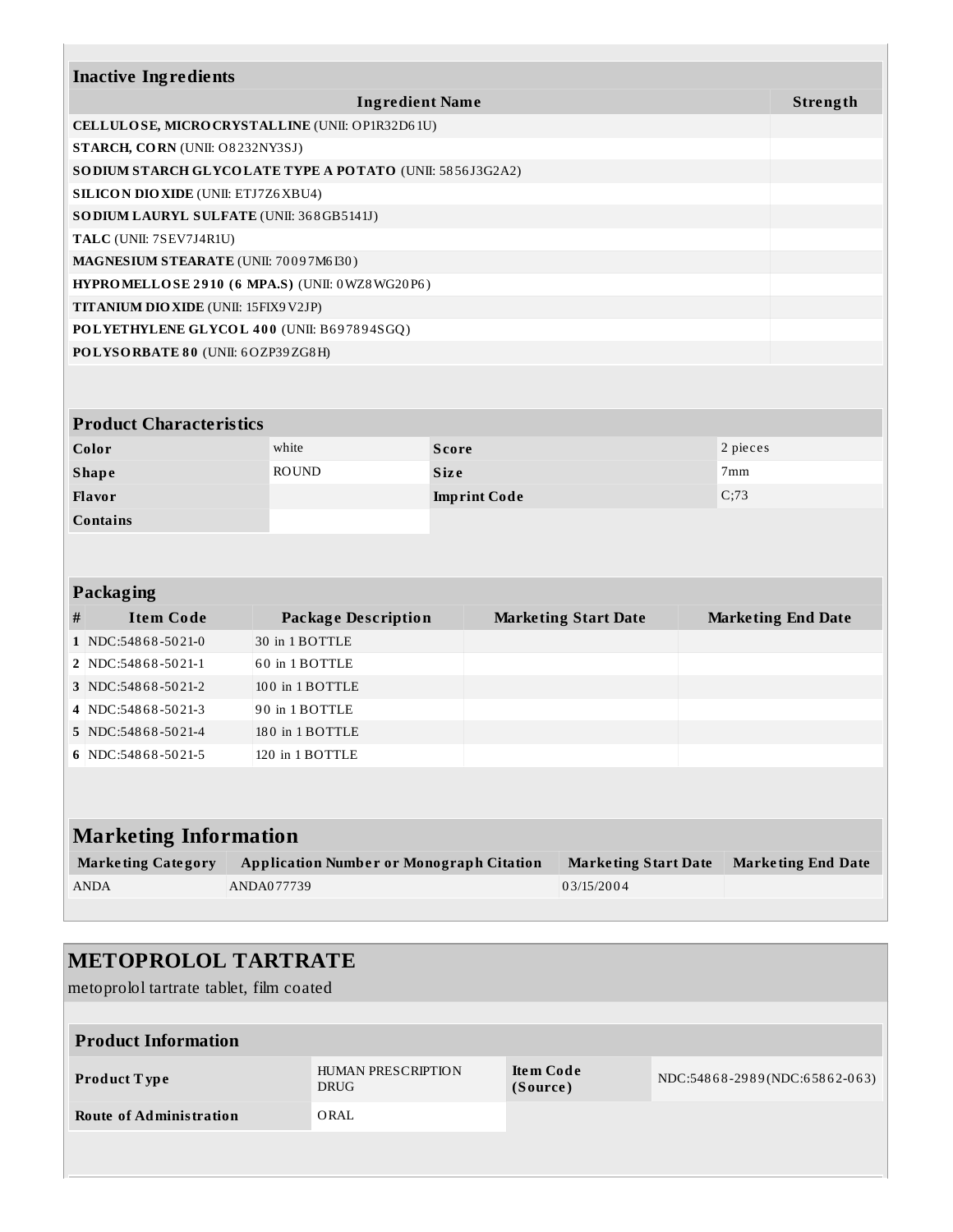| <b>Active Ingredient/Active Moiety</b>                                |                                                 |                             |                             |                           |          |
|-----------------------------------------------------------------------|-------------------------------------------------|-----------------------------|-----------------------------|---------------------------|----------|
| <b>Ingredient Name</b><br><b>Basis of Strength</b>                    |                                                 |                             |                             |                           | Strength |
| METOPROLOL TARTRATE (UNII: W5S57Y3A5L) (METOPROLOL - UNII:GEB06NHM23) |                                                 |                             |                             | METOPROLOL TARTRATE       |          |
|                                                                       |                                                 |                             |                             |                           |          |
|                                                                       |                                                 |                             |                             |                           |          |
| <b>Inactive Ingredients</b>                                           | <b>Ingredient Name</b>                          |                             |                             |                           | Strength |
| CELLULOSE, MICRO CRYSTALLINE (UNII: OP1R32D61U)                       |                                                 |                             |                             |                           |          |
| SODIUM STARCH GLYCOLATE TYPE A POTATO (UNII: 5856J3G2A2)              |                                                 |                             |                             |                           |          |
| <b>SILICON DIO XIDE (UNII: ETJ7Z6 XBU4)</b>                           |                                                 |                             |                             |                           |          |
| SO DIUM LAURYL SULFATE (UNII: 368GB5141J)                             |                                                 |                             |                             |                           |          |
| TALC (UNII: 7SEV7J4R1U)                                               |                                                 |                             |                             |                           |          |
| MAGNESIUM STEARATE (UNII: 70097M6I30)                                 |                                                 |                             |                             |                           |          |
| HYPROMELLOSE 2910 (6 MPA.S) (UNII: 0WZ8WG20P6)                        |                                                 |                             |                             |                           |          |
| TITANIUM DIO XIDE (UNII: 15FIX9V2JP)                                  |                                                 |                             |                             |                           |          |
| POLYETHYLENE GLYCOL 400 (UNII: B697894SGQ)                            |                                                 |                             |                             |                           |          |
| POLYSORBATE 80 (UNII: 6OZP39ZG8H)                                     |                                                 |                             |                             |                           |          |
| <b>D&amp;C RED NO. 30 (UNII: 2S42T2808B)</b>                          |                                                 |                             |                             |                           |          |
|                                                                       |                                                 |                             |                             |                           |          |
|                                                                       |                                                 |                             |                             |                           |          |
| <b>Product Characteristics</b>                                        |                                                 |                             |                             |                           |          |
| Color                                                                 | pink                                            | <b>Score</b>                |                             | 2 pieces                  |          |
| <b>Shape</b>                                                          | <b>ROUND</b>                                    | <b>Size</b>                 |                             | 8mm                       |          |
| Flavor                                                                |                                                 | <b>Imprint Code</b>         |                             | C;74                      |          |
| <b>Contains</b>                                                       |                                                 |                             |                             |                           |          |
|                                                                       |                                                 |                             |                             |                           |          |
|                                                                       |                                                 |                             |                             |                           |          |
| Packaging                                                             |                                                 |                             |                             |                           |          |
| <b>Item Code</b><br>$^{\#}$                                           | <b>Package Description</b>                      | <b>Marketing Start Date</b> |                             | <b>Marketing End Date</b> |          |
| 1 NDC:54868-2989-0                                                    | 100 in 1 BOTTLE                                 |                             |                             |                           |          |
| 2 NDC:54868-2989-2                                                    | 30 in 1 BOTTLE                                  |                             |                             |                           |          |
| 3 NDC:54868-2989-3                                                    | 60 in 1 BOTTLE                                  |                             |                             |                           |          |
| 4 NDC:54868-2989-4                                                    | 10 in 1 BOTTLE                                  |                             |                             |                           |          |
| 5 NDC:54868-2989-5                                                    | 90 in 1 BOTTLE                                  |                             |                             |                           |          |
| 6 NDC:54868-2989-6                                                    | 15 in 1 BOTTLE                                  |                             |                             |                           |          |
| 7 NDC:54868-2989-7                                                    | 180 in 1 BOTTLE, PLASTIC                        |                             |                             |                           |          |
|                                                                       |                                                 |                             |                             |                           |          |
|                                                                       |                                                 |                             |                             |                           |          |
| <b>Marketing Information</b>                                          |                                                 |                             |                             |                           |          |
| <b>Marketing Category</b>                                             | <b>Application Number or Monograph Citation</b> |                             | <b>Marketing Start Date</b> | <b>Marketing End Date</b> |          |
| <b>ANDA</b>                                                           | ANDA077739                                      |                             | 01/05/1994                  |                           |          |
|                                                                       |                                                 |                             |                             |                           |          |
|                                                                       |                                                 |                             |                             |                           |          |

# **METOPROLOL TARTRATE**

metoprolol tartrate tablet, film coated

**Product Information**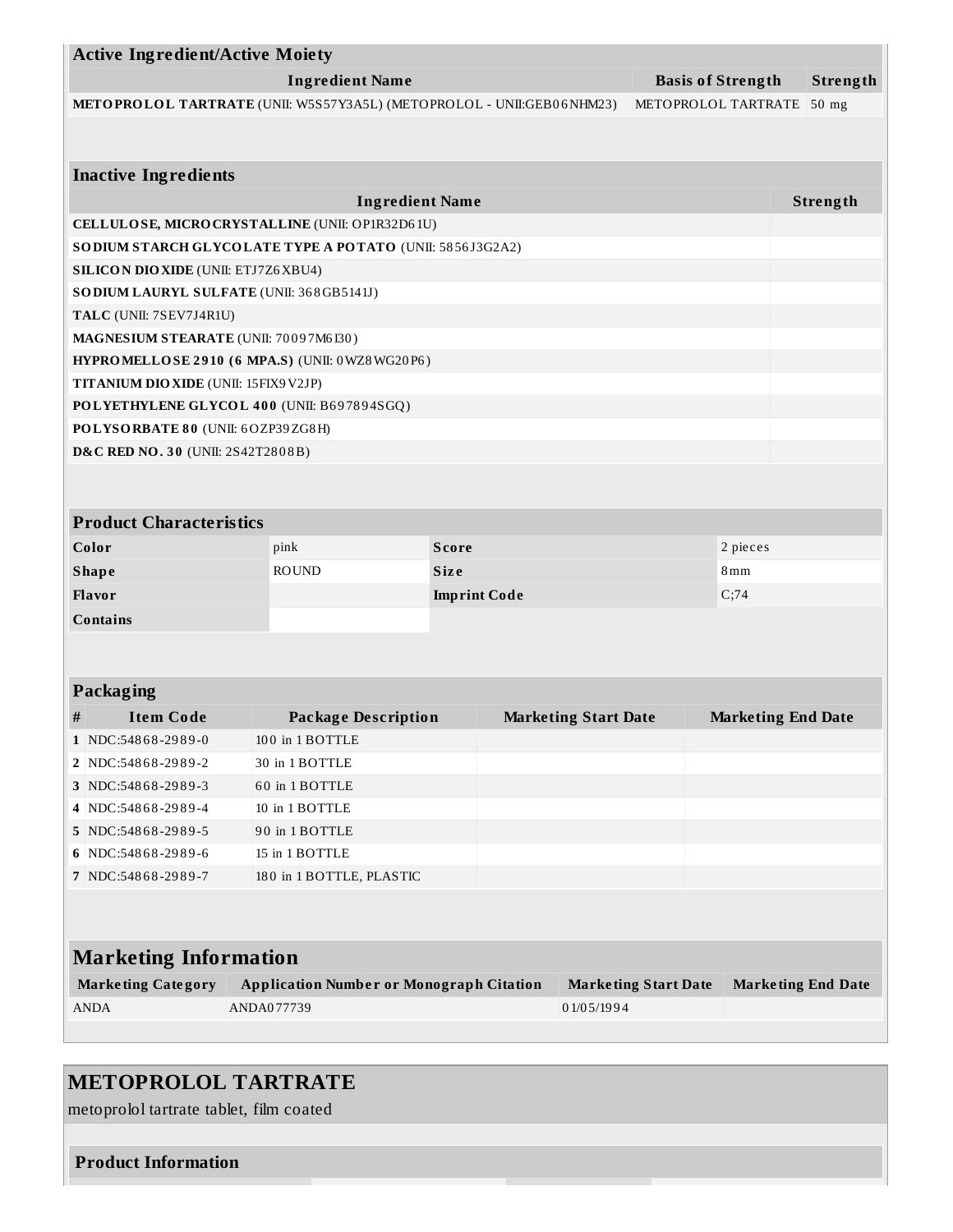| Product Type                   | HUMAN PRESCRIPTION<br><b>DRUG</b> | Item Code<br>(Source) | NDC:54868-2990(NDC:65862-064) |
|--------------------------------|-----------------------------------|-----------------------|-------------------------------|
| <b>Route of Administration</b> | ORAL                              |                       |                               |

| <b>Active Ingredient/Active Moiety</b>             |                                                                       |                     |                             |                             |                           |          |
|----------------------------------------------------|-----------------------------------------------------------------------|---------------------|-----------------------------|-----------------------------|---------------------------|----------|
| <b>Ingredient Name</b><br><b>Basis of Strength</b> |                                                                       |                     |                             |                             |                           | Strength |
|                                                    | METOPROLOL TARTRATE (UNII: W5S57Y3A5L) (METOPROLOL - UNII:GEB06NHM23) |                     |                             | METOPROLOL TARTRATE         |                           | $100$ mg |
|                                                    |                                                                       |                     |                             |                             |                           |          |
| <b>Inactive Ingredients</b>                        |                                                                       |                     |                             |                             |                           |          |
|                                                    | <b>Ingredient Name</b>                                                |                     |                             |                             |                           | Strength |
|                                                    | CELLULOSE, MICRO CRYSTALLINE (UNII: OP1R32D61U)                       |                     |                             |                             |                           |          |
| STARCH, CORN (UNII: O8232NY3SJ)                    |                                                                       |                     |                             |                             |                           |          |
|                                                    | SODIUM STARCH GLYCOLATE TYPE A POTATO (UNII: 5856J3G2A2)              |                     |                             |                             |                           |          |
| <b>SILICON DIO XIDE (UNII: ETJ7Z6 XBU4)</b>        |                                                                       |                     |                             |                             |                           |          |
| SO DIUM LAURYL SULFATE (UNII: 368GB5141J)          |                                                                       |                     |                             |                             |                           |          |
| TALC (UNII: 7SEV7J4R1U)                            |                                                                       |                     |                             |                             |                           |          |
| MAGNESIUM STEARATE (UNII: 70097M6I30)              |                                                                       |                     |                             |                             |                           |          |
|                                                    | HYPROMELLOSE 2910 (6 MPA.S) (UNII: 0WZ8WG20P6)                        |                     |                             |                             |                           |          |
| <b>TITANIUM DIO XIDE (UNII: 15FIX9V2JP)</b>        |                                                                       |                     |                             |                             |                           |          |
|                                                    | POLYETHYLENE GLYCOL 400 (UNII: B697894SGQ)                            |                     |                             |                             |                           |          |
| POLYSORBATE 80 (UNII: 6OZP39ZG8H)                  |                                                                       |                     |                             |                             |                           |          |
| FD&C BLUE NO. 2 (UNII: L06K8R7DQK)                 |                                                                       |                     |                             |                             |                           |          |
|                                                    |                                                                       |                     |                             |                             |                           |          |
|                                                    |                                                                       |                     |                             |                             |                           |          |
| <b>Product Characteristics</b>                     |                                                                       |                     |                             |                             |                           |          |
| Color                                              | blue (Light blue)                                                     | <b>Score</b>        |                             |                             | 2 pieces                  |          |
| <b>Shape</b>                                       | <b>ROUND</b>                                                          | <b>Size</b>         |                             |                             | 11mm                      |          |
| Flavor                                             |                                                                       | <b>Imprint Code</b> |                             | C;75                        |                           |          |
| <b>Contains</b>                                    |                                                                       |                     |                             |                             |                           |          |
|                                                    |                                                                       |                     |                             |                             |                           |          |
|                                                    |                                                                       |                     |                             |                             |                           |          |
| Packaging                                          |                                                                       |                     |                             |                             |                           |          |
| <b>Item Code</b><br>#                              | <b>Package Description</b>                                            |                     | <b>Marketing Start Date</b> |                             | <b>Marketing End Date</b> |          |
| 1 NDC:54868-2990-0                                 | 30 in 1 BOTTLE                                                        |                     |                             |                             |                           |          |
| 2 NDC:54868-2990-2                                 | 100 in 1 BOTTLE                                                       |                     |                             |                             |                           |          |
| 3 NDC:54868-2990-3                                 | 60 in 1 BOTTLE                                                        |                     |                             |                             |                           |          |
| 4 NDC:54868-2990-4                                 | 45 in 1 BOTTLE                                                        |                     |                             |                             |                           |          |
| 5 NDC:54868-2990-5                                 | 180 in 1 BOTTLE, PLASTIC                                              |                     |                             |                             |                           |          |
|                                                    |                                                                       |                     |                             |                             |                           |          |
|                                                    |                                                                       |                     |                             |                             |                           |          |
| <b>Marketing Information</b>                       |                                                                       |                     |                             |                             |                           |          |
| <b>Marketing Category</b>                          | <b>Application Number or Monograph Citation</b>                       |                     |                             | <b>Marketing Start Date</b> | <b>Marketing End Date</b> |          |
| ANDA                                               | ANDA077739                                                            |                     | 11/29/1994                  |                             |                           |          |
|                                                    |                                                                       |                     |                             |                             |                           |          |